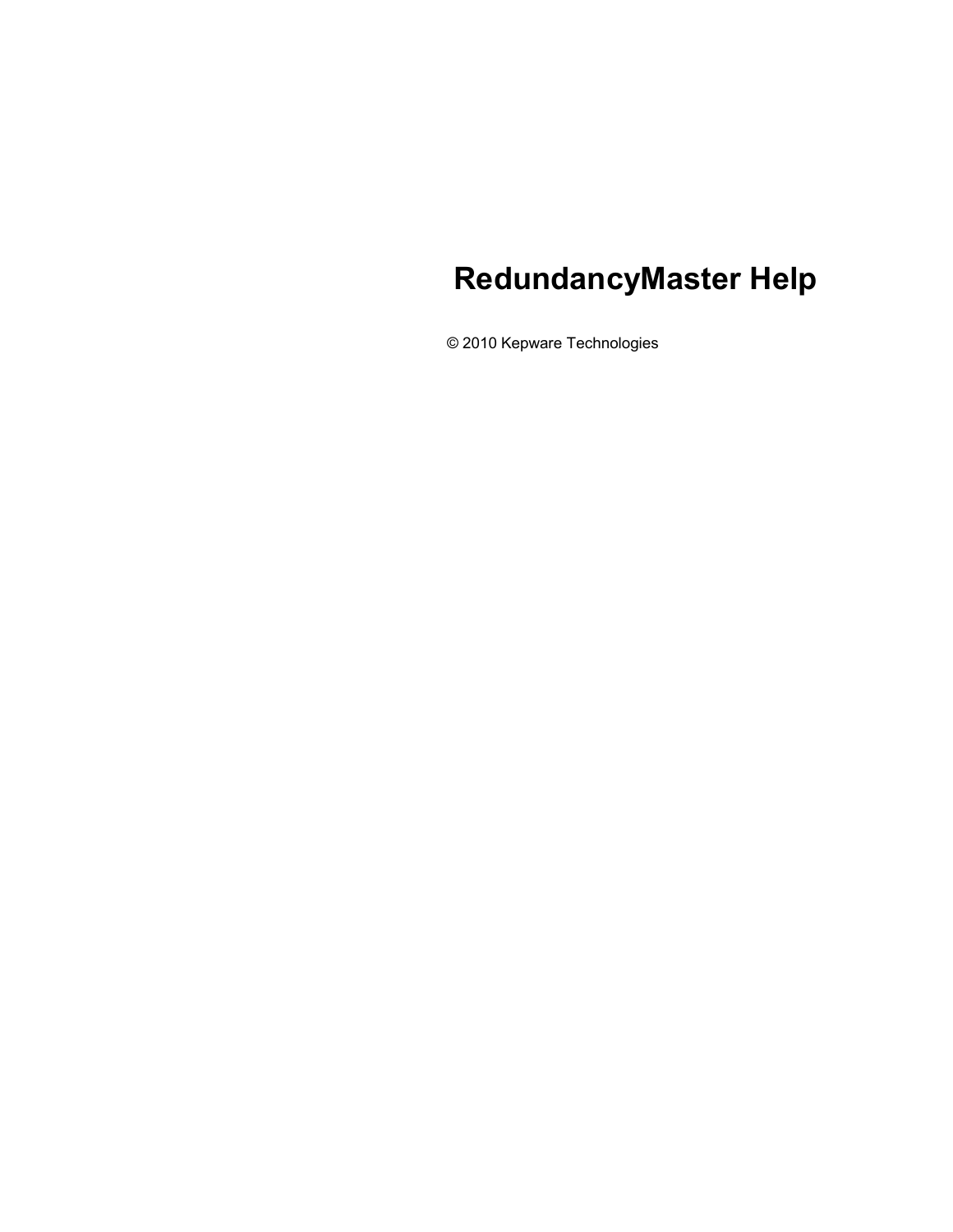# **Table of Contents**

| 3. |                                                                                                                                                                                                                   |  |
|----|-------------------------------------------------------------------------------------------------------------------------------------------------------------------------------------------------------------------|--|
|    |                                                                                                                                                                                                                   |  |
|    |                                                                                                                                                                                                                   |  |
|    | Attempt to add monitor item ' <item id="">' for '<server name="">' on primary machine '<machine name="">' 22<br/>failed. This monitor item will be considered in error</machine></server></item>                  |  |
|    | Attempt to add monitor item ' <item id="">' for '<server name="">' on secondary machine '<machine name="">' 22</machine></server></item>                                                                          |  |
|    |                                                                                                                                                                                                                   |  |
|    |                                                                                                                                                                                                                   |  |
|    |                                                                                                                                                                                                                   |  |
|    |                                                                                                                                                                                                                   |  |
|    |                                                                                                                                                                                                                   |  |
|    |                                                                                                                                                                                                                   |  |
|    | Monitor item ' <item id="">' for '<server name="">' on primary machine '<machine name="">' contains array data 23<br/>which is not supported for the 'specific value' trigger condition</machine></server></item> |  |
|    | Monitor item ' <item id="">' for '<server name="">' on secondary machine '<machine name="">' contains array 24</machine></server></item>                                                                          |  |
|    |                                                                                                                                                                                                                   |  |
|    | Monitor item test in error for ' <server name="">' on secondary machine '<machine name="">' 24</machine></server>                                                                                                 |  |
|    |                                                                                                                                                                                                                   |  |
|    | Monitor item test passed for ' <server name="">' on secondary machine '<machine name="">' 24</machine></server>                                                                                                   |  |
|    | Promoted active connection for server ' <server name="">' to primary machine '<machine name="">' 25</machine></server>                                                                                            |  |
|    | Promoted active connection for server ' <server name="">' to secondary machine '<machine name="">' 25</machine></server>                                                                                          |  |
|    | Received shutdown notification from server ' <server name="">' on primary machine '<machine name="">' 25</machine></server>                                                                                       |  |
|    | Received shutdown notification from server ' <server name="">' on secondary machine <machine name="">' 25</machine></server>                                                                                      |  |
|    | Unable to retrieve status for server ' <server name="">' on primary machine '<machine name="">'. Server 25<br/>communications has been lost</machine></server>                                                    |  |
|    | Unable to retrieve status for server ' <server name="">' on secondary machine '<machine name="">'. Server 26</machine></server>                                                                                   |  |
| 4  |                                                                                                                                                                                                                   |  |
|    |                                                                                                                                                                                                                   |  |
|    |                                                                                                                                                                                                                   |  |
|    |                                                                                                                                                                                                                   |  |

 $\mathbf 1$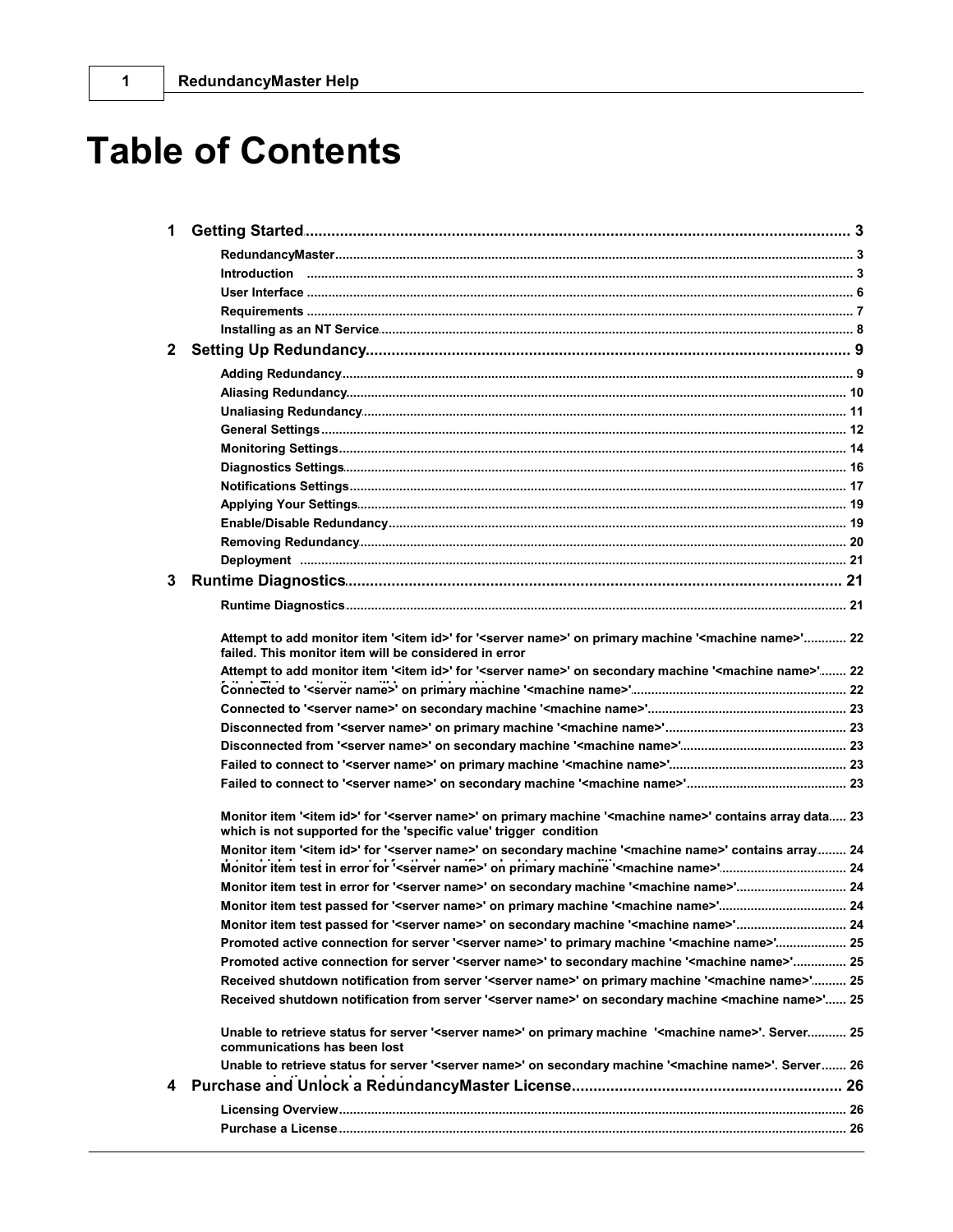| <b>Contents</b> |  |
|-----------------|--|
|                 |  |
|                 |  |
| Б.              |  |

# Index

37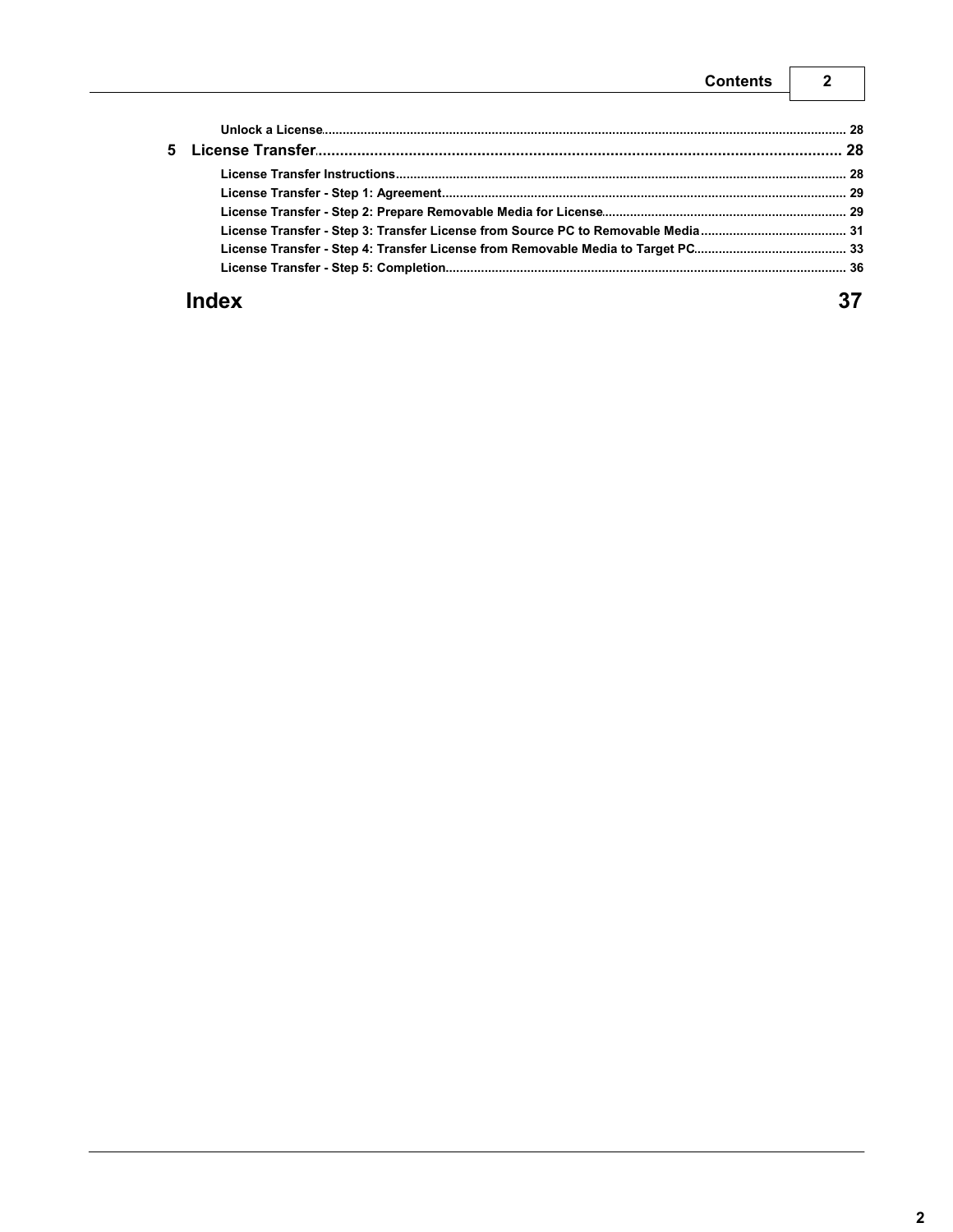<span id="page-3-0"></span>

kepware **RedundancyMast** OPC REDUNDANCY SOFTWA

Help version 1.014

### **CONTENTS**

**[Introduction](#page-3-1) [User Interface](#page-6-0) [Requirements](#page-7-0) [Setting Up Redundancy](#page-9-0) [Runtime Diagnostics](#page-21-1) [Purchase and Unlock a License](#page-26-1) [License Transfer](#page-28-1)**

# <span id="page-3-1"></span>**Introduction**

OPC Data Access (DA) Technology is one of the most successful developments made on the industrial automation software landscape. Virtually every application developed now uses some form of OPC DA technology. In this regard, OPC DA technology has proven to be reliable in virtually every possible situation that requires consistent data access to devices and systems. With the success of OPC technology, it is no wonder that so many applications and solutions have come to depend on the availability of data supplied by some form of OPC DA. Applications (such as data collection for compliance, alarm detection, product asset management, and human machine interface and SCADA) cannot afford to lose their connection to the underlying OPC server, target devices or systems.

There are many factors that can impact the quality and reliability of the data. The following may cause an OPC server to lose data:

- 1. The PC running the OPC server is shut down.
- 2. An error caused by the user makes the OPC server exit.
- 3. The network connection to OPC server is lost or unreliable.
- 4. The network setting changes cause a link failure.
- 5. The OPC server itself fails for any reason.
- 6. The log-in is changed on the OPC server's PC.

In most of these cases, the OPC DA server fails to provide data due to an actual failure underlying the OPC server or the connection to that server. These types of failures are called Object-based failures, and they occur when the actual link between the OPC client application and the target OPC server breaks down.

#### **Loss of Data**

Since communications have a number of factors that can dramatically affect reliability (specifically in the industrial environment), the application can lose data in several ways. Examples of these physical factors are as follows:<br>
1. Physical connection failure. For example, the cable is pulled.<br>
2. Hardware failure. For example, the rout 1. Physical connection failure. For example, the cable is pulled.

- 2. Hardware failure. For example, the router fails.
- 
- 4. Delays due to signal propagation. For example, radio links.
- 5. Environmental factors. For example, lightning.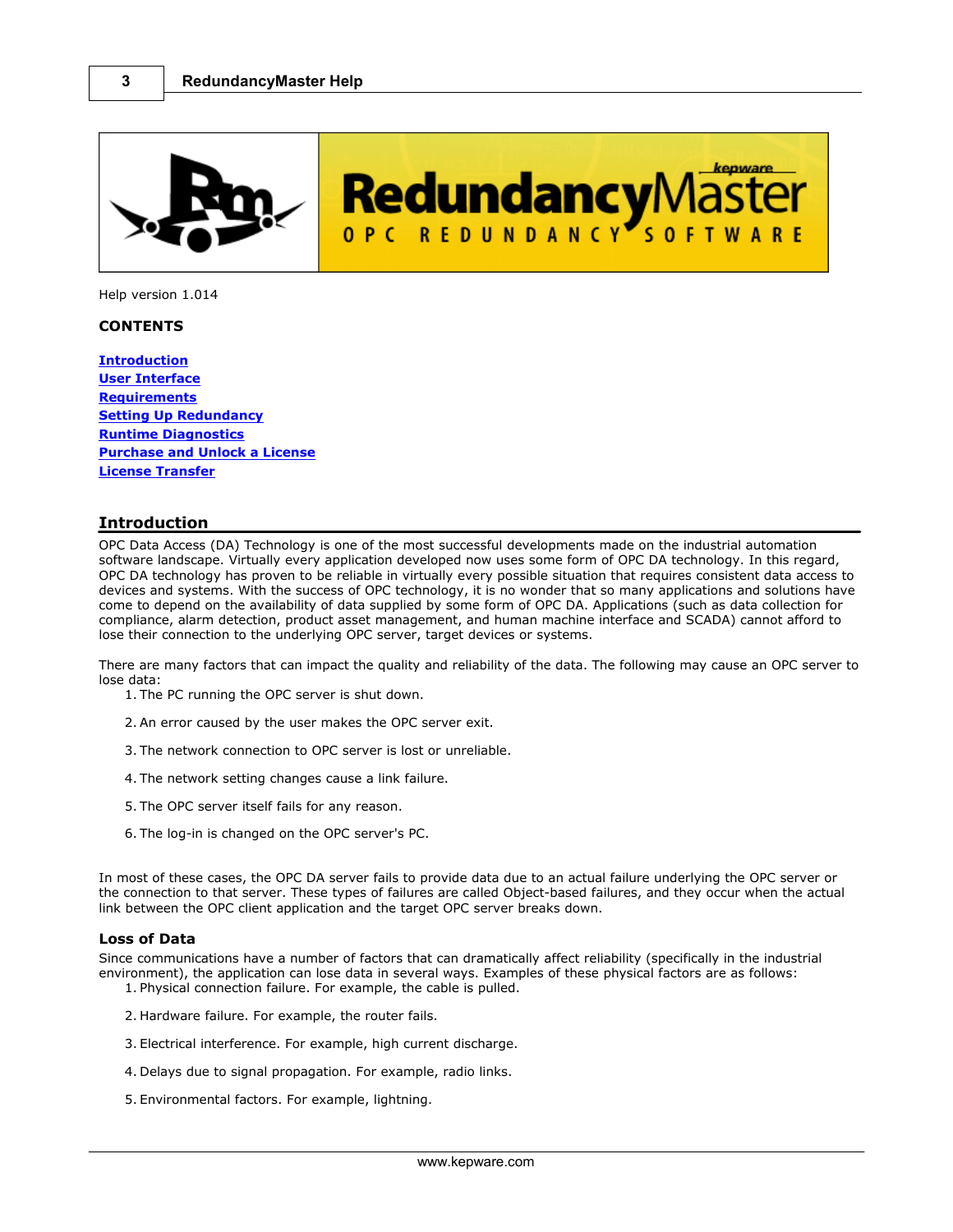**4**

6. Random accidents.

In these cases, the connection between the OPC server and the client may be perfectly intact but the physical link to the underlying device or system may be broken. These types of failures are called link-based failures, and they occur when the connection to the target device or system has been lost. The OPC server in use is usually still completely operational, but simply cannot supply the data.

### **Increasing OPC Reliability**

The following diagram demonstrates how a typical OPC application is configured and how it is susceptible to failure. As can be seen, the OPC DA client applications are all accessing a single OPC server; thus, the potential exists for both an Object-based failure and a Link-based failure. If for any reason the single OPC server fails to operate, then an Objectbased failure occurs. Additionally, since this single PC is responsible for data collection from the underlying devices, a single point of failure exists for the device connection as well. To increase the reliability of the OPC system, users must remove these single points of failure.



# **A Better Way**

To eliminate the single point of failure, users can redesign the OPC applications to use more than one OPC server. The problem is that this requires the OPC client applications to have some form of redundancy built into the product. In either case, users may be required to redevelop the OPC client from the ground up to take advantage of the redundant technology. With an existing application of any considerable size, it may not be practical to go back and completely redesign and reconfigure the application. What is needed is a seamless way to drop redundancy into the OPC application without making any changes to the OPC client.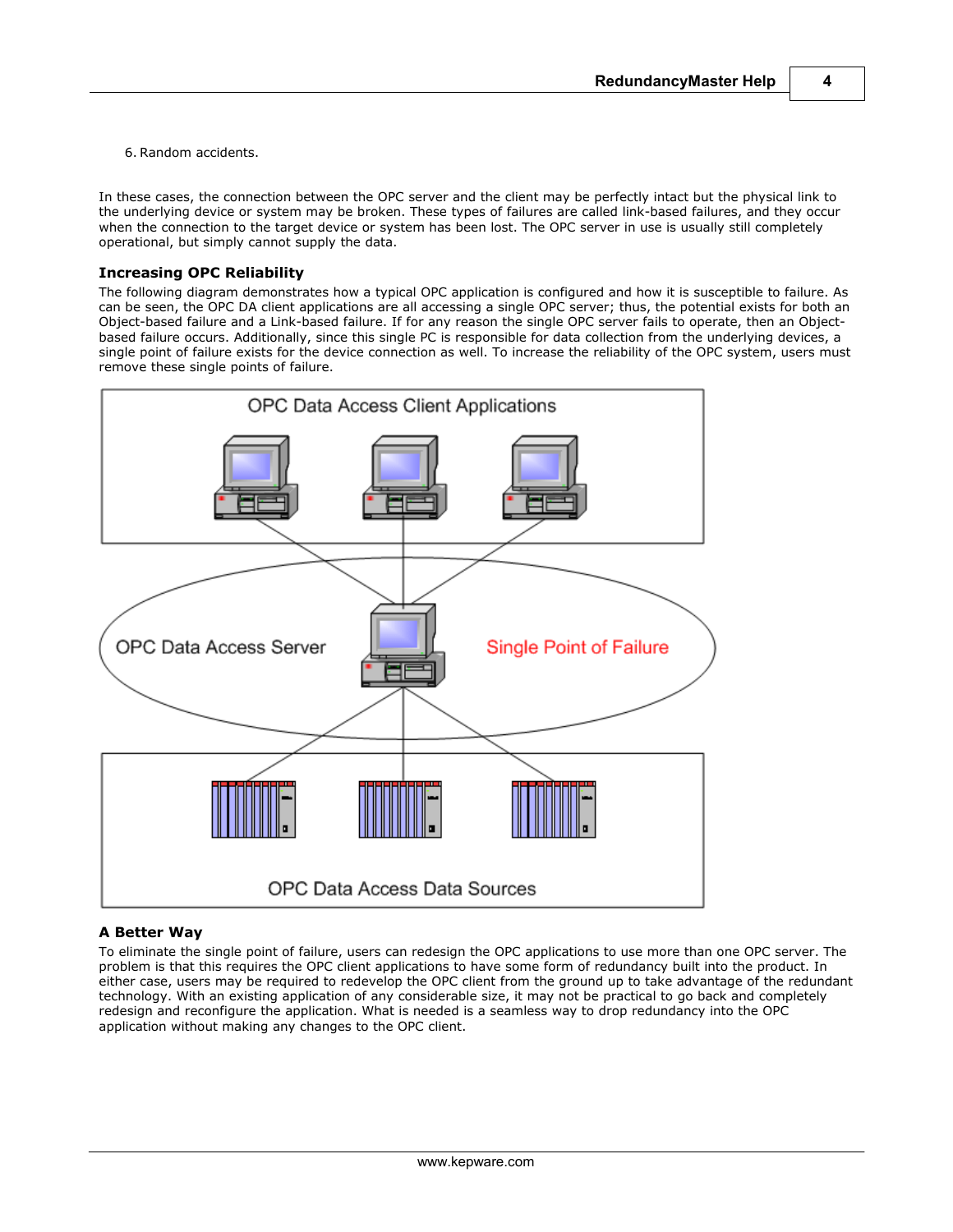

As shown above, the original OPC application has been redesigned using two OPC servers instead of a single OPC server. To facilitate the redundant operation of the OPC servers, each OPC client has been paired with RedundancyMaster. The design of RedundancyMaster allows this to occur with no configuration changes to the OPC client application. Using the configurable options within RedundancyMaster, the use of either the Primary or Secondary OPC server can be controlled directly. Based on the modes selected, RedundancyMaster will keep both servers active or if configured to do so, start the secondary server only when the primary server fails.

In regard to either Object-based failures or Link-based failures, RedundancyMaster can be configured to monitor these conditions. Subsequent sections of this manual will detail how users can configure RedundancyMaster to monitor Object failures and Link failures (as well as what actions to take when they occur).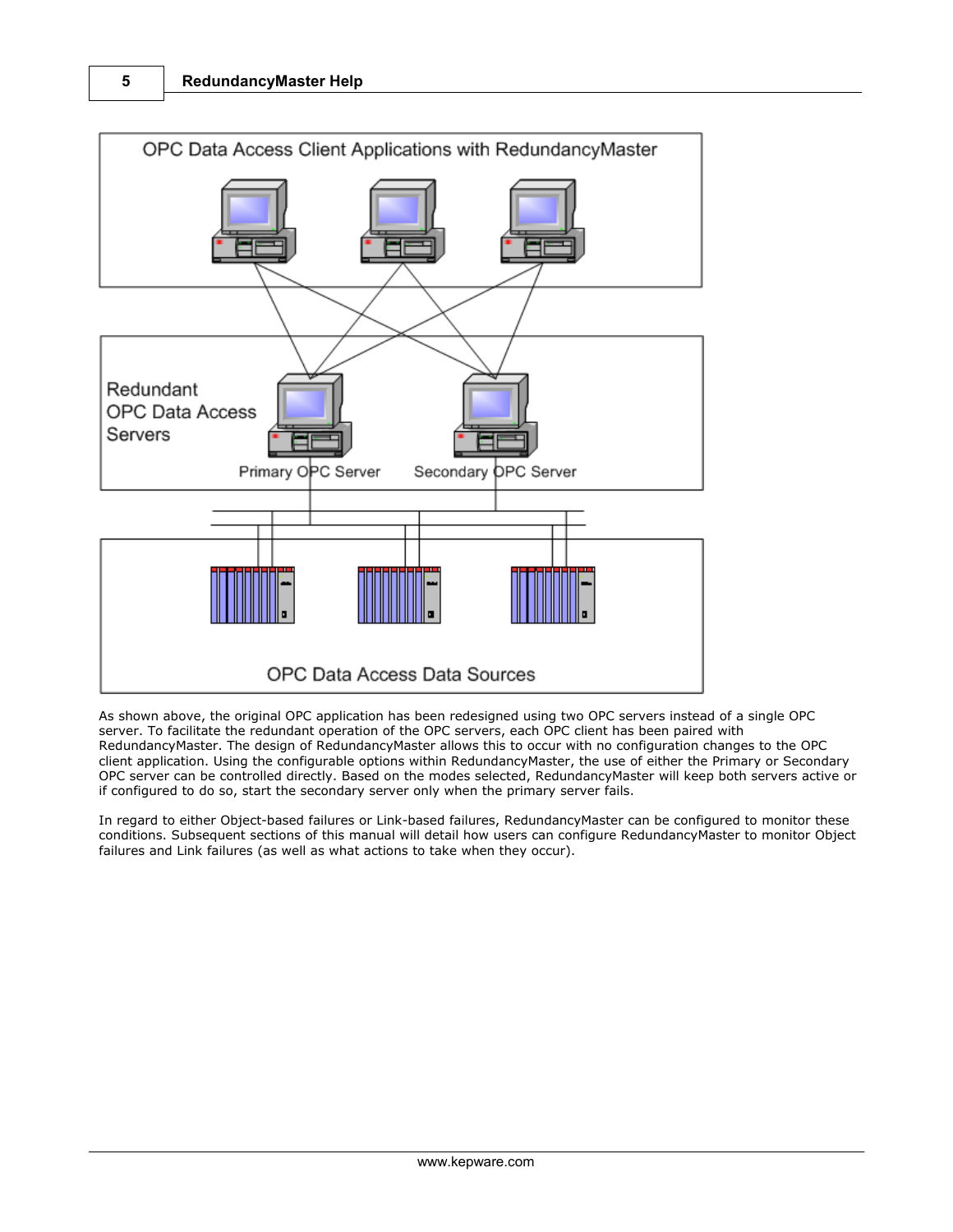

### **RedundancyMaster Architecture**

RedundancyMaster's architecture seamlessly integrates redundancy. To prevent users from having to change the OPC client application, RedundancyMaster hooks all of the OPC calls that the application normally makes directly to an OPC server. Once the OPC calls have been hooked by RedundancyMaster, it can automatically route those calls to either the primary or secondary OPC server. The OPC client application never knows that this switching action occurs.

While it is important that the OPC client application has no idea that RedundancyMaster has switched between the primary or secondary OPC server, it is crucial to be aware that the switch has occurred since this may signal a possible loss of data if remedial action is not taken soon. To address this, RedundancyMaster logs all events that occur within its environment. RedundancyMaster can also generate email notifications for each logged event. To ensure that the email notifications go through, however, even the Simple Mail Transfer Protocol (SMTP) servers allow for both a primary and secondary server to be defined.

# <span id="page-6-0"></span>**User Interface**

To learn more about RedundancyMaster's user interface and other specific elements, click on any area in the image below.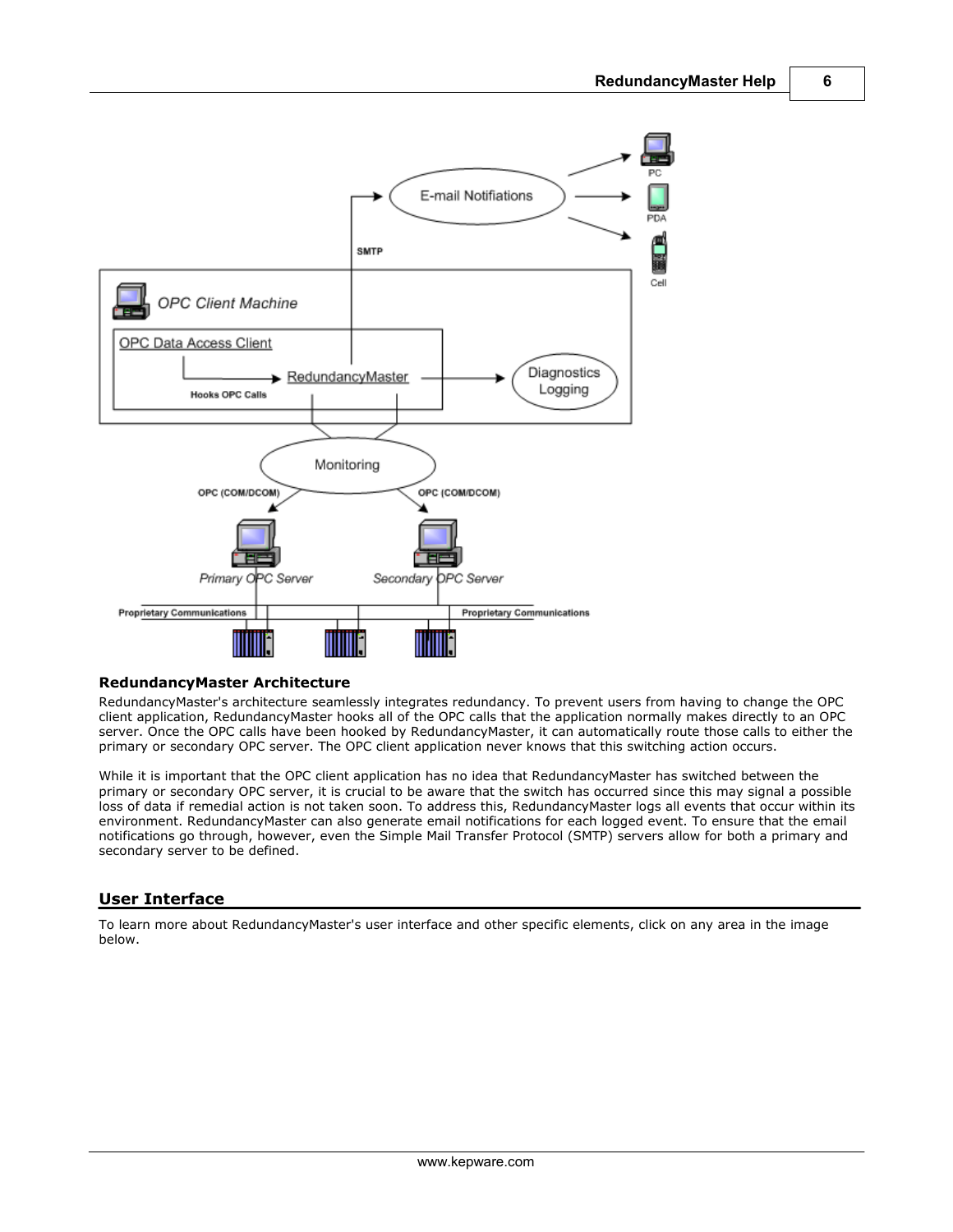| RedundancyMaster                 |                                                                                                      | $ \Box$ $\times$ |  |
|----------------------------------|------------------------------------------------------------------------------------------------------|------------------|--|
| Edit View Tools Help<br>File     |                                                                                                      |                  |  |
| <b>평 ×</b>                       |                                                                                                      |                  |  |
| <b>TC</b> KEPware.KEPServerEx.V4 | Press F1 for help on this topic                                                                      |                  |  |
|                                  | Machine Settings:                                                                                    |                  |  |
|                                  | localhost<br>Primary (Hostname or IP Address):                                                       | $\dots$          |  |
|                                  | localhost<br>Secondary (Hostname or IP Address):                                                     | $\cdots$         |  |
|                                  |                                                                                                      |                  |  |
|                                  | Redundancy Options:                                                                                  |                  |  |
|                                  | Connection mode:<br>Hot: Both machines, subscribe to items on both machines                          |                  |  |
|                                  | M Always reconnect to primary machine upon availability                                              |                  |  |
|                                  | 1000<br>÷<br>Query server status interval (ms):                                                      |                  |  |
|                                  |                                                                                                      |                  |  |
|                                  | ÷<br>500<br>Query server status timeout (ms):                                                        |                  |  |
|                                  | $H$ 4 $\rightarrow$ $H \setminus$ General $\wedge$ Monitoring<br><b>Diagnostics</b><br>Notifications |                  |  |

# <span id="page-7-0"></span>**Requirements**

### **Operating System**

Because this application can run as an NT-based service, it is required to be installed on one of the following operating systems.

- Windows XP Service Pack 1
- Windows Server 2003
- Windows 2000 Service Pack 4
- Windows NT 4.0 Service Pack 6a

**Note:** RedundancyMaster is capable of providing redundancy to any compliant OPC server running remotely on an OS platform. The OPC server must conform to the server side components required by the OPC Foundation.

#### **See Also: [Installing as an NT Service](#page-8-0)**

#### **Client System**

This application must be installed on the same machine as the OPC clients that are being provided redundancy. This requirements is beneficial to the application by allowing it to provide redundancy to client projects without making any modifications to the client configuration.

### **OPC Servers**

RedundancyMaster provides redundancy for OPC Data Access servers adhering to specifications 1.0 through 2.05a. Note the following:

- The OPC Data Access servers can reside on any machine that is accessible from the system running RedundancyMaster.
- OPC servers are not limited to the operating systems listed above. Those listed above are required for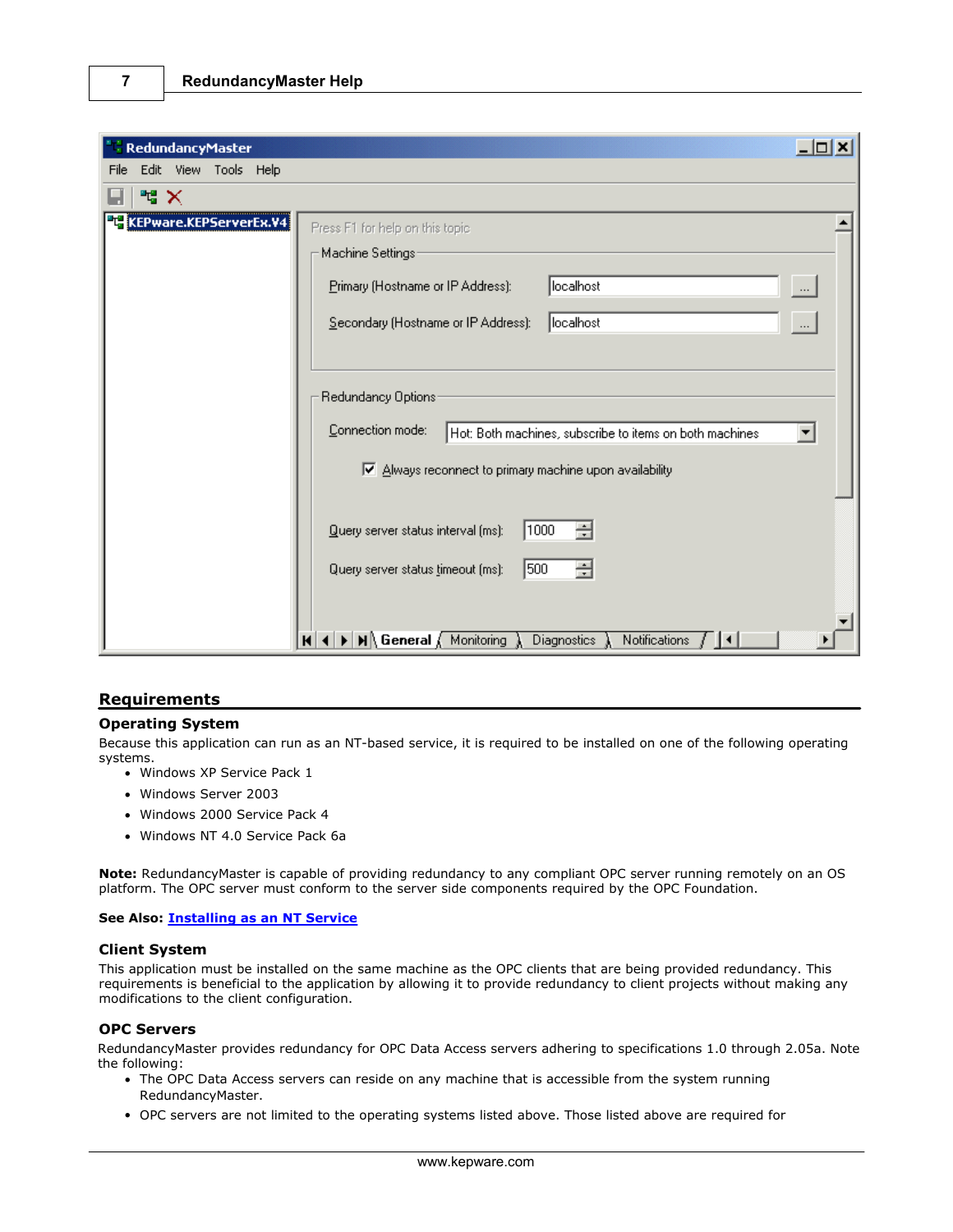**8**

RedundancyMaster.

- If an OPC server does not reside on the same machine that RedundancyMaster is installed on, a minimal OPC server configuration will be imported to the RedundancyMaster machine to enable redundancy to be achieved.
- The OPC server must run as an EXE-based, out-of-process server or RedundancyMaster will not function properly.

RedundancyMaster can provide redundancy for multiple OPC servers and will support up to two machines per OPC server. The OPC server on each machine must use the same Prog ID and conform to the same OPC item namespace in order for redundancy to be achieved. For example, if the client requires an item named "Channel.Device.Tag," then this item must be configured on both machines.

**See Also: [Adding Redundancy](#page-9-0)** and **[Deployment](#page-21-0)**.

#### **OPC Clients**

RedundancyMaster provides redundancy for any client that can communicate with OPC Data Access servers adhering to specifications 1.0 through 2.05a. The client must reside on the same machine as this application; that is, the machine on which RedundancyMaster is installed. It attaches itself to a client application as a DLL-based, in-process server. Therefore, the OPC client application must not prevent connections to a DLL-based, in-process server or RedundancyMaster will not function properly.

# <span id="page-8-0"></span>**Installing as an NT Service**

RedundancyMaster has the ability to run as a service under Windows NT/2000/XP/Server2003. This ability is required for client applications that run as a service and continue to run when the machine experiences a user logout. If the client application does not run as a service, then users are not required to install this application as a service.

#### **Installing as an NT Service**

To install the application as a service, select **Tools** | **Install As NT Service**.

|      | <b>RedundancyMaster</b> |                       |                                    |  |  |
|------|-------------------------|-----------------------|------------------------------------|--|--|
| File |                         | Edit View             | Tools Help                         |  |  |
|      |                         | Install As NT Service |                                    |  |  |
|      |                         |                       | Reset Prompt Dialogs <sup>10</sup> |  |  |
|      |                         |                       |                                    |  |  |

**Note:** Users must restart the application (as well as any clients currently utilizing redundancy) in order to complete the operation.

#### **Canceling the Install as NT Service**

If users decide not to install the application as a service, they may cancel the request by selecting **Tools** | **Cancel Install As NT Service**.

|                      | <b><i>NedundancyMaster</i></b> |  |  |  |  |
|----------------------|--------------------------------|--|--|--|--|
| View<br>File<br>Edit | Tools Help                     |  |  |  |  |
|                      | Cancel Install As NT Service   |  |  |  |  |
|                      | μç<br>Reset Prompt Dialogs     |  |  |  |  |
|                      |                                |  |  |  |  |

**Note:** The application and clients do not need to be restarted after canceling.

#### **Uninstalling as NT Service**

To uninstall the application as an NT service, select **Tools** | **Uninstall As NT Service**.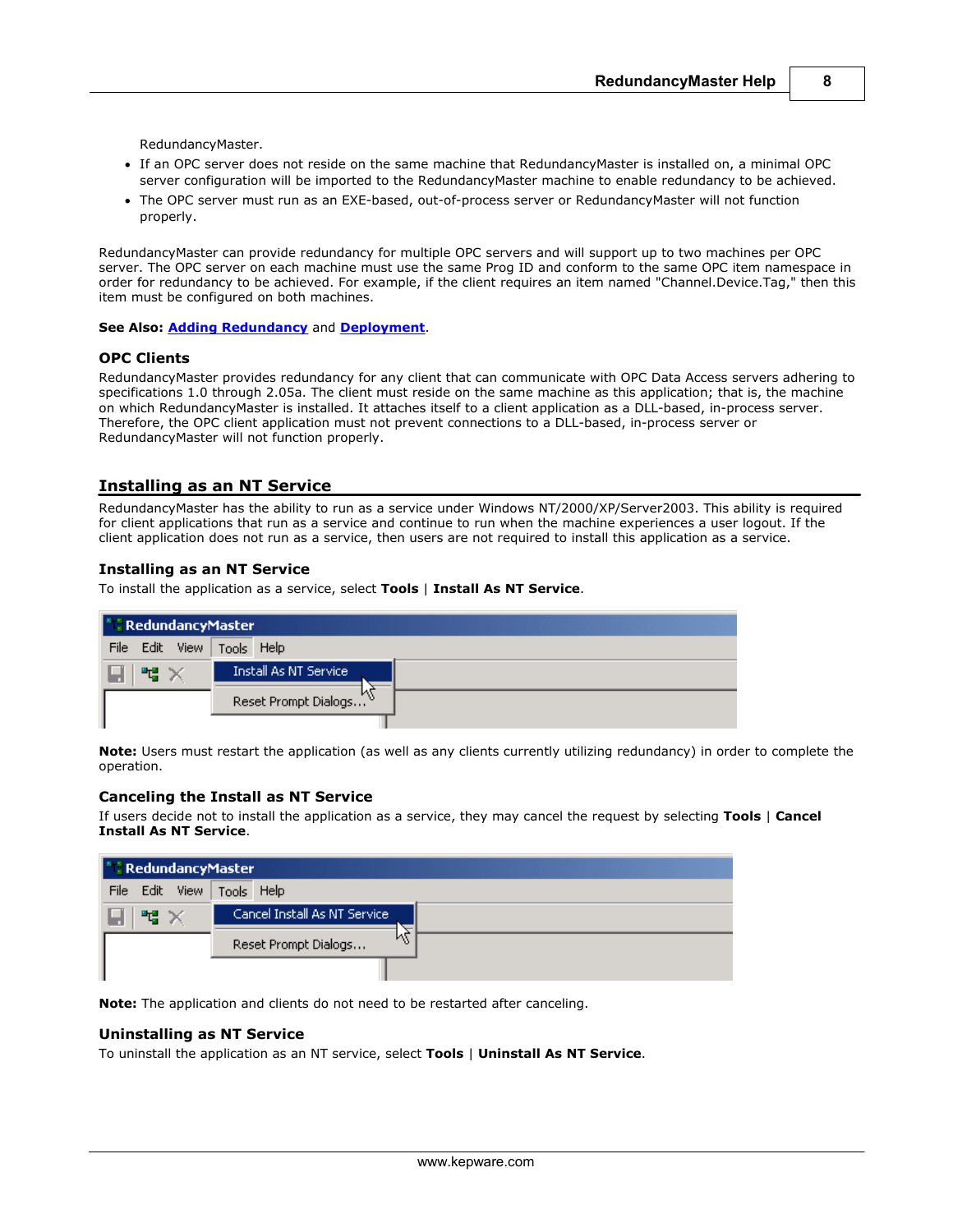| " : RedundancyMaster |                         |  |  |  |  |
|----------------------|-------------------------|--|--|--|--|
| Edit View<br>File    | Tools Help              |  |  |  |  |
| 막말                   | Uninstall As NT Service |  |  |  |  |
|                      | Reset Prompt Dialogs    |  |  |  |  |

**Note:** Users must restart the application (as well as any clients currently utilizing redundancy) in order to complete the operation.

### **Canceling the Uninstall as NT Service**

If users decide not to uninstall the application as a service, they may cancel the request by selecting **Tools** | **Cancel Uninstall As NT Service**. The application and clients do not need to be restarted after canceling.

# <span id="page-9-0"></span>**Adding Redundancy**

For information on adding redundancy to an OPC server, follow the instructions below.

**Note:** When planning to create multiple redundant pairs that will use the same OPC server, each redundant pair must be assigned a ProgID alias. For more information and instructions, refer to **[Aliasing Redundancy](#page-10-0)**. 1. Verify that all system requirements have been met.

- 
- 2. Next, click **Add Redundant Server Configuration**. Alternatively, click **Click here to add redundancy to a server**.

| " : RedundancyMaster                                                           |  |  |  |
|--------------------------------------------------------------------------------|--|--|--|
| Edit Tools View<br>File<br>– Help                                              |  |  |  |
|                                                                                |  |  |  |
| Add Redundant Server Configuration<br>Click here to add redundancy to a server |  |  |  |

3. Browse to the ProgID of the OPC server to which redundancy will be added and then click to select. This OPC server may be on the local or remote machine.

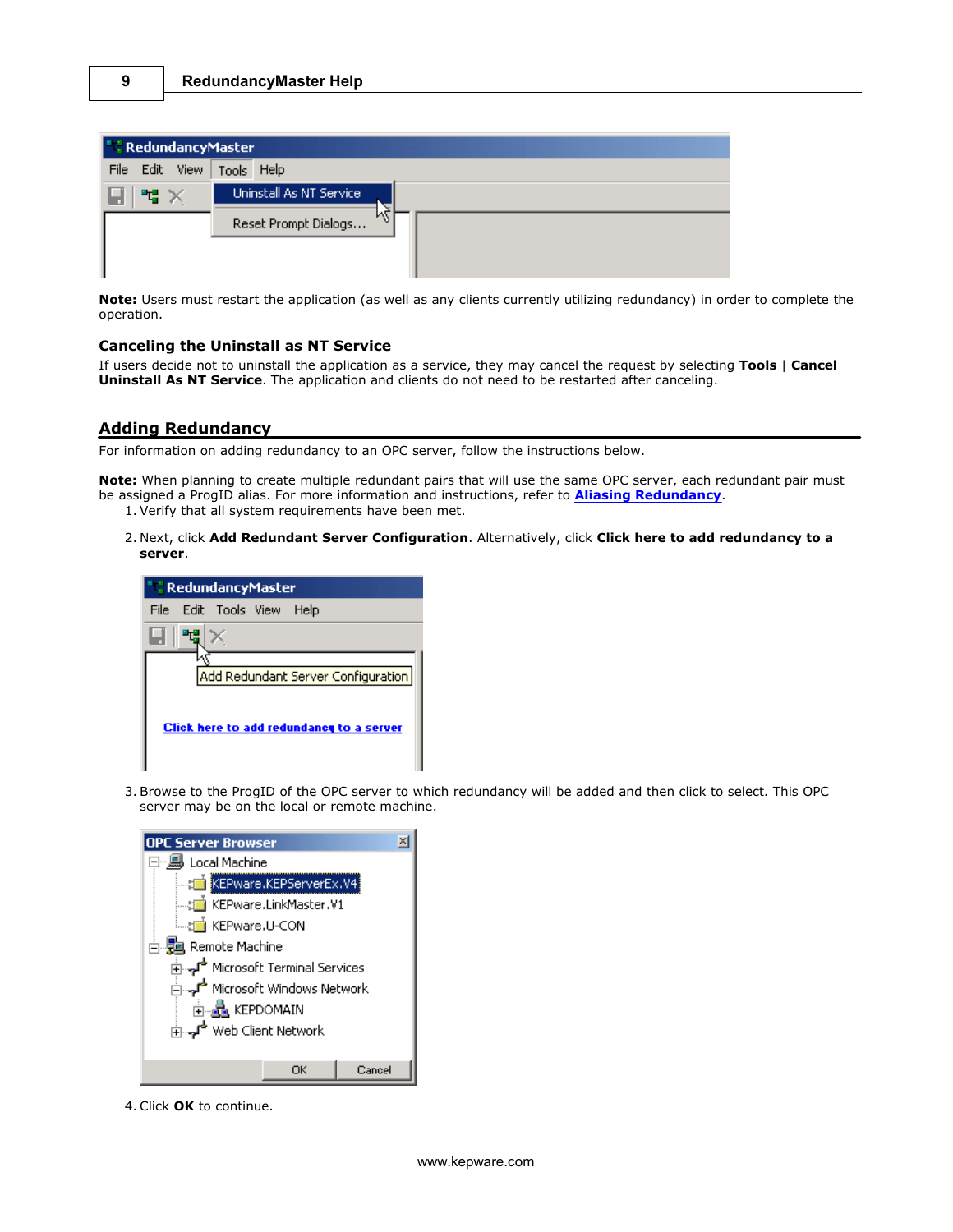5. If the server chosen is on a remote machine and is not installed on the local machine, a message window will be invoked. Click **Yes** to create the necessary configurations on the local machine.

**Note:** If this redundant server configuration is ever removed or if the RedundancyMaster application is ever uninstalled from the local machine, the minimal configuration for the remote server will be automatically cleaned up from the local machine. For more information, refer to **[Removing Redundancy](#page-20-0)**.

| RedundancyMaster |                                                                                                                                                                                                                                                           |  |  |  |  |
|------------------|-----------------------------------------------------------------------------------------------------------------------------------------------------------------------------------------------------------------------------------------------------------|--|--|--|--|
| ച                | Servers that we are providing redundancy for are required to have a local configuration on this machine. You can<br>either install the server on this machine, or we can create a configuration for you based on information we have<br>already obtained. |  |  |  |  |
|                  | Would you like to automatically create the necessary configuration for 'KEPServer'?                                                                                                                                                                       |  |  |  |  |
|                  | No.<br>Yes                                                                                                                                                                                                                                                |  |  |  |  |

6. To set up the minimal configuration requirements, select the **General Settings** tab. For more information, refer to **[General Settings](#page-12-0)**.

**Important:** Once changes have been made, users must remember to save the new settings. For more information, refer to **[Applying Your Settings](#page-19-0)**.

# <span id="page-10-0"></span>**Aliasing Redundancy**

If planning on creating multiple redundant OPC server pairs in RedundancyMaster that use the same ProgID, users will need to create an aliased ProgID for each of the redundant pairs. This will allow OPC clients to connect to the specific redundant pair by referring to the aliased ProgID of that redundant pair.

**Note:** If planning to use an existing OPC client project to connect to redundant pairs in RedundancyMaster that use aliased ProgIDs*,* users may be required to make a change to the existing client project. In the client project, references to the original ProgID may need to be changed to the alias.

For an example on how to alias an existing redundant pair, refer to the instructions below.

1. Create an aliased ProgID from an existing redundant pair's assigned ProgID. To do so, right-click on the existing ProgID and then select **Alias Redundant Server Configuration...**.

| <b>RedundancyMaster</b>             |                                       |
|-------------------------------------|---------------------------------------|
| Edit View Tools Help<br><b>File</b> |                                       |
| 門 X<br>н                            |                                       |
| <b>THE</b> KEPware.KEPServerEx.V4   | Remove Redundant Server Configuration |
|                                     | Alias Redundant Server Configuration  |
|                                     | Disable Redundancy                    |
|                                     |                                       |

2. Next, click **OK** to accept the default ProgID alias that is displayed. Alternatively, type a different name and then click **OK**.

**Note:** ProgID alias names cannot include the characters <, > and &.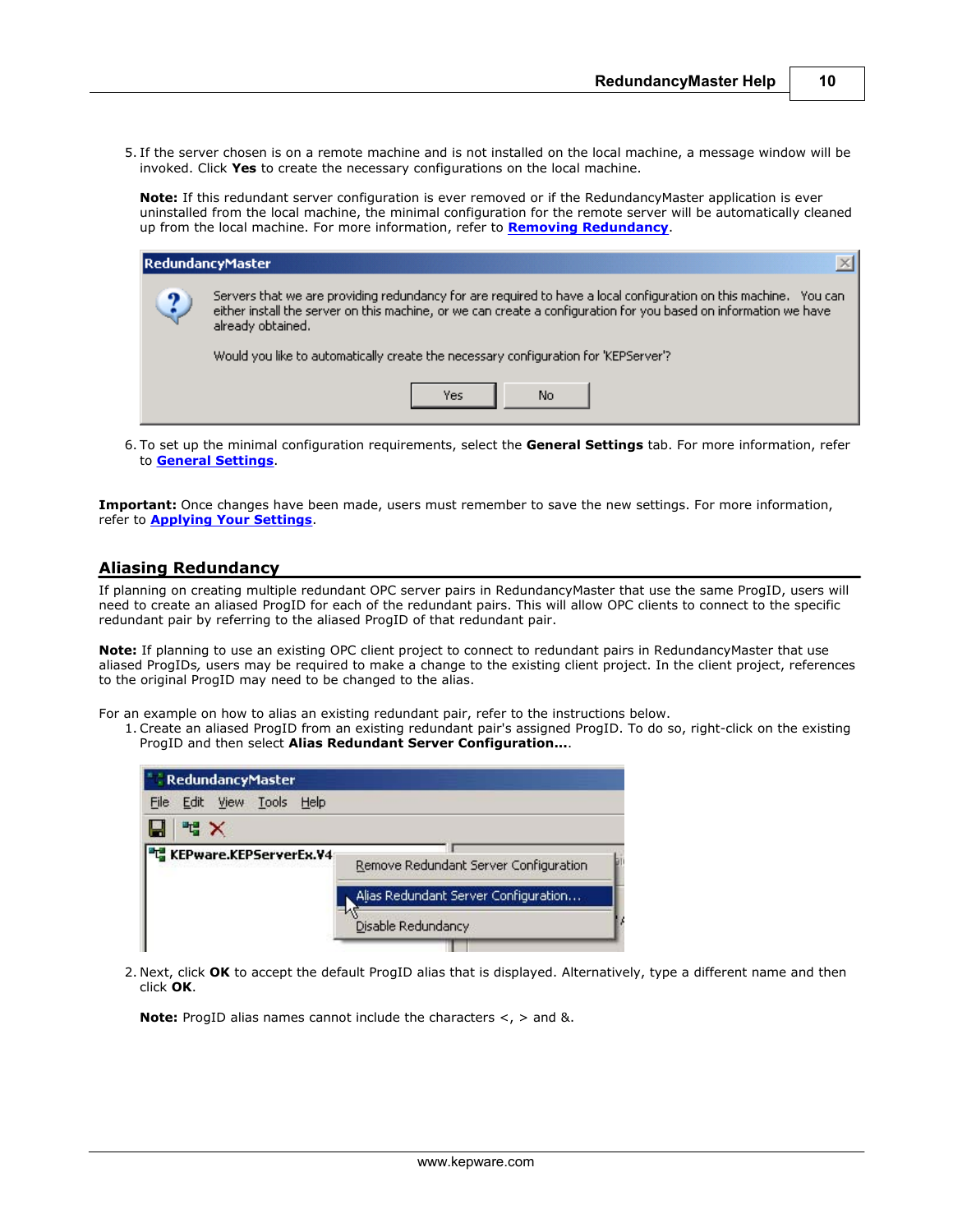|             |                            | Alias Redundant Server Configuration                                                                             |  |
|-------------|----------------------------|------------------------------------------------------------------------------------------------------------------|--|
|             |                            | KEPware.KEPServerEx.V4                                                                                           |  |
|             | Current ProgID:            | KEPware.KEPServerEx.V4.Alias1                                                                                    |  |
| New ProgID: |                            |                                                                                                                  |  |
|             | utilize an aliased ProgID. | Note: Aliased ProgIDs are browseable to OPC clients. However, only clients local to this machine can connect and |  |
|             |                            |                                                                                                                  |  |
|             |                            | OΚ<br>Cancel                                                                                                     |  |

**Note:** The left pane of the screen should now display the ProgID with its alias.



3. Once one redundant pair has been aliased, another redundant pair can be created. An alias can then be assigned to that pair (such as, *ServerProgID*.Alias2).

#### **See Also: [Unaliasing Redundancy](#page-11-0)**

### <span id="page-11-0"></span>**Unaliasing Redundancy**

To remove an alias from a redundant pair, right-click on the alias in the left pane of the main RedundancyMaster screen and then select **Unalias Redundant Server Configuration**. Alternatively, click **Edit** | **Unalias Redundant Server Configuration**.



**Note:** Unalias is not allowed if the original ProgID of the alias is currently being used as a redundant server.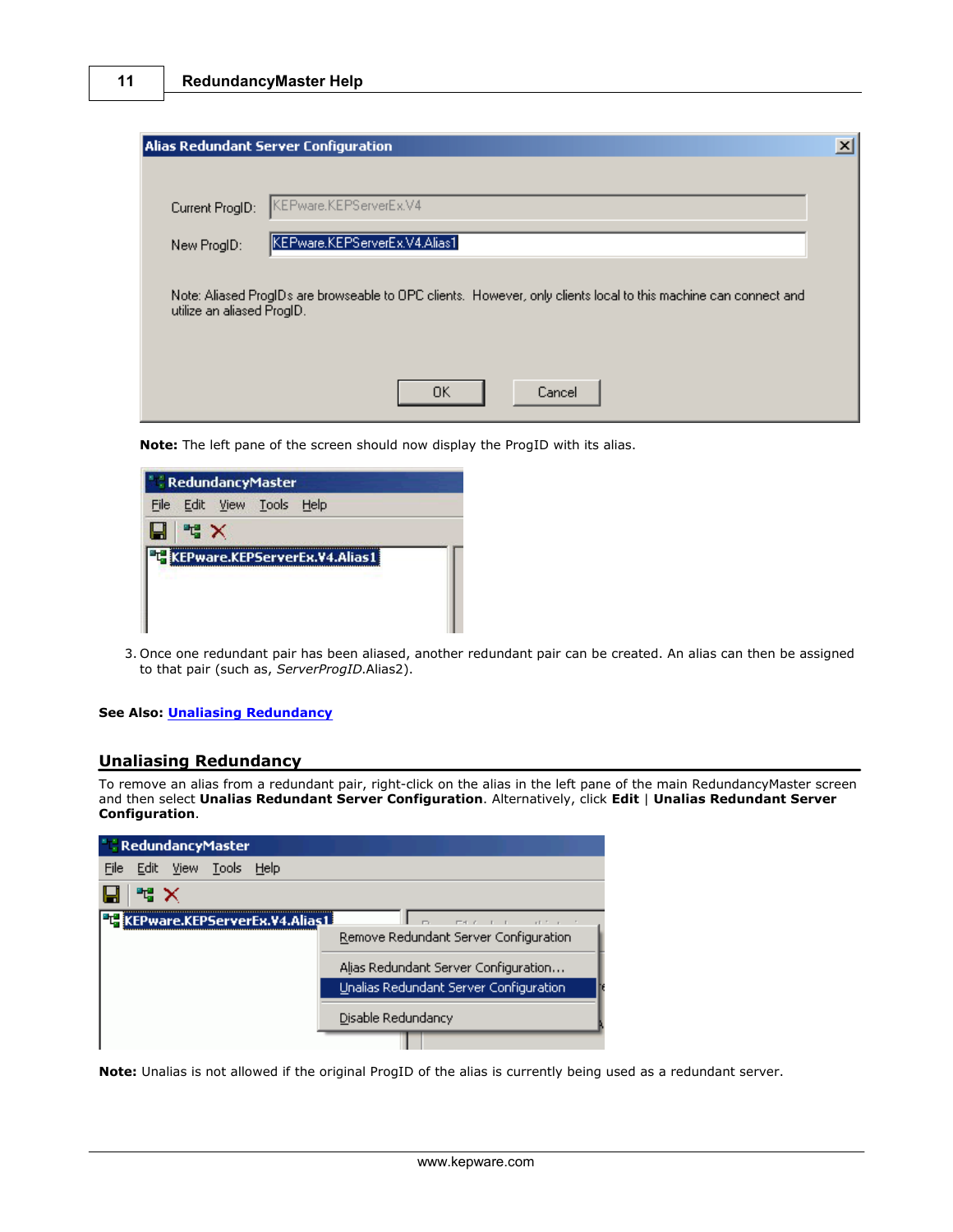# <span id="page-12-0"></span>**General Settings**

The General Settings tab provides the minimal configuration requirements that need to be defined in order to provide redundancy for the selected OPC server. These settings define where the underlying servers are located, how to connect to the servers and how often to test communications with the servers. Descriptions of these settings are below.

| Machine Settings:                                                           |                                                           |
|-----------------------------------------------------------------------------|-----------------------------------------------------------|
| Primary (Hostname or IP Address):                                           | bob-xp<br>$\cdots$                                        |
| Secondary (Hostname or IP Address):                                         | 192.168.111.67<br>$\dots$                                 |
| Redundancy Options:                                                         |                                                           |
| Connection mode:<br>M Always reconnect to primary machine upon availability | Warm: Both machines, subscribe to items on active machine |
| 2500<br>Query server status interval (ms):                                  | ÷                                                         |
| 1000<br>Query server status timeout (ms):                                   | ÷                                                         |
|                                                                             |                                                           |
|                                                                             |                                                           |
| $\mathbf{H} \setminus \mathbf{General} \setminus \mathbf{Monitoring}$<br>к  | <b>Notifications</b><br>Diagnostics                       |

### **Machine Settings**

This parameter defines the machines that the redundancy application should use in order to connect to the underlying primary and secondary servers.

#### **Primary Machine Name**

The Primary Machine specifies the preferred connection that should be made to an OPC server. Every time a new client connection is made to the underlying server, the application will first attempt to make a connection to the server running on this machine. In the event that the connection to the primary fails or communications to the primary are lost, a connection to the secondary server will be attempted and established (if available). Depending on the connection mode, users can configure the application to automatically establish communications with the primary machine when it becomes available. For more information, refer to **[Connection Mode](#page-13-0)**.

To set the primary machine's name, manually type in the host name or IP address into the primary edit control. Alternatively, click the browse button (**...**) in order to invoke the Machine Browser.

**Important:** If the primary machine is the same machine running this application, set the machine name to "localhost."

#### **Secondary Machine Name**

The Secondary Machine specifies the fallback connection that should be made to an OPC server when communications to the primary machine are unavailable. Depending on the connection mode, users can minimize fail-over time by configuring the application to establish a connection to the secondary machine even if the primary is available. For more information, refer to **[Connection Mode](#page-13-0)**.

To set the secondary machine name, manually type in the host name or IP address into the secondary edit control. Alternatively, click the browse button (**...**) in order to invoke the Machine Browser.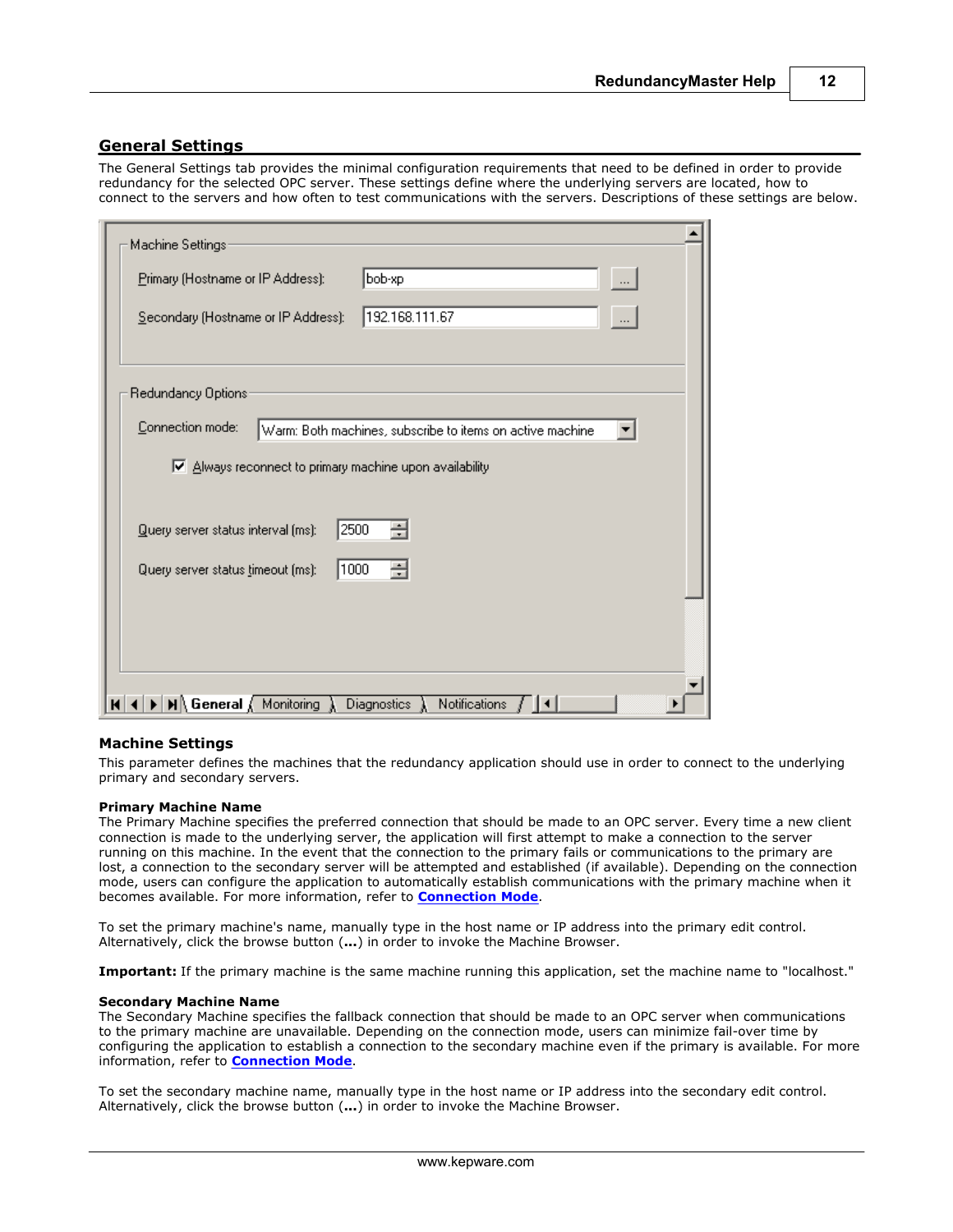**Important:** If the secondary machine is the same machine running this application, set the machine name to "localhost."

#### <span id="page-13-0"></span>**Connection Mode**

The connection mode defines how and when the redundancy application should connect to the underlying primary and secondary servers. The mode of operation affects the amount of time it takes to fail over from one OPC server to the other. Some modes allow users to automatically promote communications to the primary (when available).

#### **Cold: Active Machine Only**

In this mode, the application will only connect to one underlying server at a time. On startup, a connection to the primary server will be made and all client related requests will be forwarded onto the primary. In the event that the connection to the primary fails (or communications to the primary are lost) a connection to the secondary will be made. If the redundancy application is unable to obtain a connection to the secondary, it will continue to ping-pong between the two servers until it makes a successful connection. Upon a successful connection, any subscriptions that the client has previously subscribed to will be automatically added to the newly 'active' server. Whenever communications to the active server are lost, the redundancy application will attempt to promote the inactive server in the ping-pong fashion just described.

Cold connection mode minimizes the amount of system resources that are allocated since only one connection is made to one server at any given time. This also reduces network traffic, since there is no need to poll the inactive machine in addition to the active machine.

The amount of time it takes to fail-over to the inactive server is detrimental, however. When the loss of communications with the active server is detected, the application must establish the connection to the inactive server, subscribe to all items on behalf of the client and then initiate the appropriate callback mechanisms. This time will vary depending on the underlying server (as well as network conditions). During this fail-over time, the client will not receive any data change or update notifications. Users should utilize one of the other connection modes if loss of data is crucial to the application.

**Note:** This mode does not support the "Always reconnect to Primary Machine" setting.

#### **Warm: Both Machines, Subscribe to Items on Active Machine**

In this mode, the application will attempt to maintain a connection to both the primary and secondary servers at all times. On startup, the application will initialize data callbacks for the primary server only. In the event that the connection to the primary fails (or communications to the primary are lost) a data callback will be initialized for the secondary server. In any event, the application will only receive data from and/or write data to the active server.

Periodically, both servers will be pinged to determine if the connection is still valid. If at anytime the redundancy application loses communications to either server, it will periodically attempt to reconnect to the failed server. If the redundancy application is only communicating with one server, this will be considered the active server. Upon successfully connecting to the primary server, the primary will automatically be made the active server if "Always connect to primary machine upon availability" is selected.

Warm connection mode increases the amount of system resources that are allocated since two server connections are made on behalf of the client. There is also a minimal increase in network traffic due to periodically pinging two servers instead of one. It is beneficial in that the fail-over time is minimized, since the redundancy application will only have to initialize data callbacks to the inactive server to begin receiving data. Users should utilize this connection mode in order to minimize network traffic and the loss of data in the application.

#### **Hot: Both Machines, Subscribe to Items on Both Machines**

In this mode, the application will attempt to maintain a connection to both the primary and secondary servers at all times. On startup, the application will initialize data callbacks for both primary and secondary servers so that both servers will send data change notifications. The data received from the primary will be forwarded onto the client. In the event that the connection to the primary fails (or communications to the primary are lost) data received for the secondary will immediately be forwarded onto the client. In either case, writes will only be forwarded to the active server.

Periodically, both servers will be pinged to determine if the connections are still valid. If at anytime the redundancy application loses communications to either server, it will periodically attempt to reconnect to the failed server. Upon successfully connecting to the primary server, the primary will automatically be made the active server if "Always connect to primary machine upon availability" is selected.

Hot connection mode increases the amount of system resources that are allocated since two server connections are made on behalf of the client. There is also an increase in network traffic due to receiving data change notifications from both underlying servers, as well as periodically pinging both servers to determine if they are still available. This setting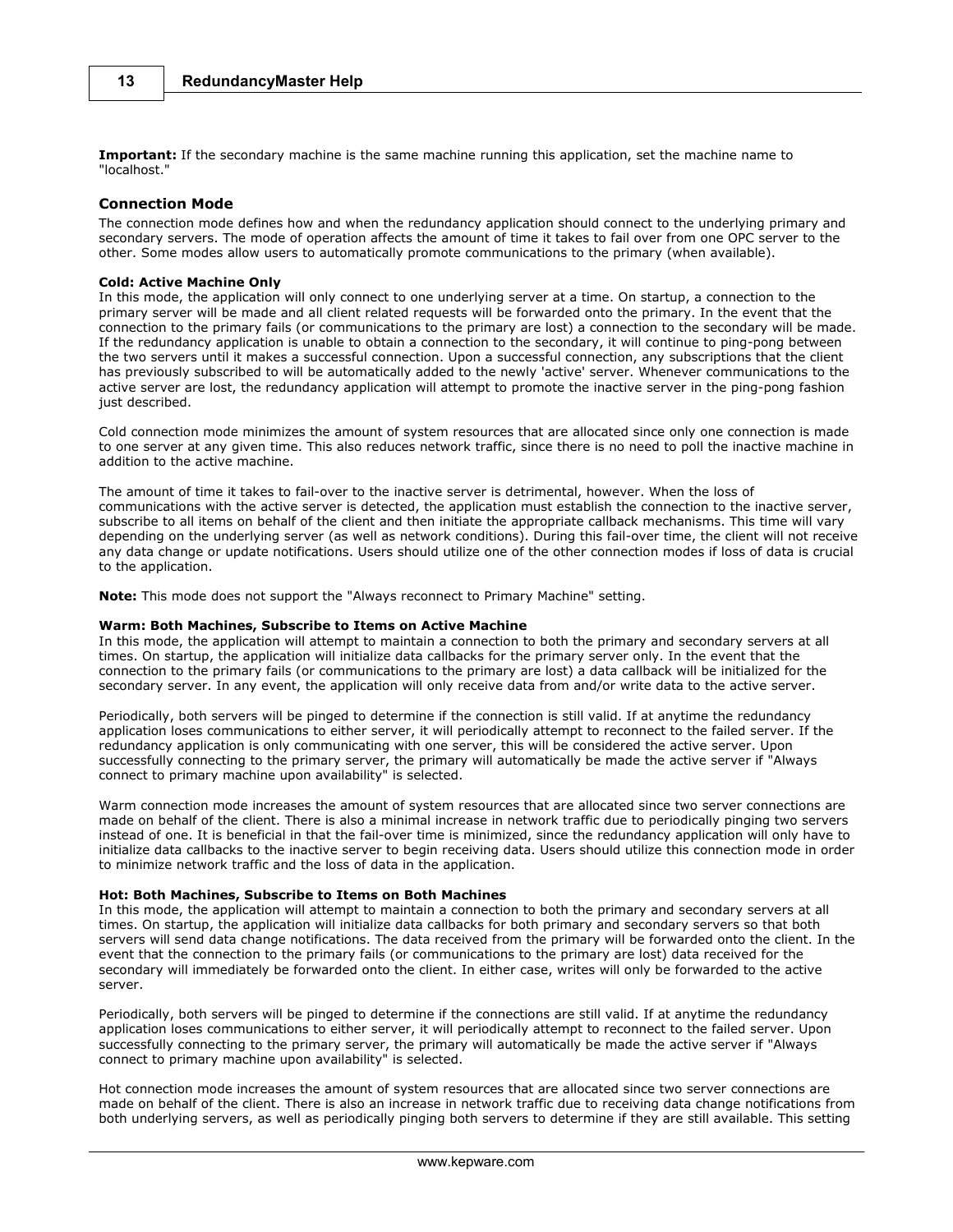is beneficial in that fail-over time occurs immediately after detecting the loss of the active server. Users should utilize this connection mode if data loss is crucial to the application.

#### **Always Connect to Primary Machine Upon Availability**

This parameter enables the redundancy application to automatically promote communications back to the primary machine when the OPC server becomes available.

#### **Server Status Settings**

#### **Query Server Status Interval**

This interval determines how often the redundancy application will ping the underlying servers to determine if there has been a loss of communications. By querying at a faster rate, users can minimize fail-over time since failure detection occurs more frequently. It is specified in milliseconds.

#### **Query Server Status Timeout**

This interval determines how long the redundancy application will wait for a ping response from the underlying servers before considering there to be a loss of communications. It is specified in milliseconds.

**Important:** Once changes have been made, users must remember to save the new settings. For more information, refer to **[Applying Your Settings](#page-19-0)**.

### <span id="page-14-0"></span>**Monitoring Settings**

The Monitoring Settings tab is used to configure conditions that will initiate a fail-over to the inactive server. These conditions can be used to monitor server items for specific states in order to determine the health of the underlying servers/devices (beyond the automatic fail-over that occurs when communications are lost).

| Press F1 for help on this topic                                                                                                                                                                                                                         |  |
|---------------------------------------------------------------------------------------------------------------------------------------------------------------------------------------------------------------------------------------------------------|--|
| Monitor Item <u>L</u> ist-                                                                                                                                                                                                                              |  |
| Trigger<br>Trigger Data<br>Update Rate [ms]<br>Item ID<br>Data                                                                                                                                                                                          |  |
| 60000<br>_System._DateTime<br>No item data changes for a given time period (ms.)<br>1000<br>Date<br>Channel_1.Device_1._Syst Boolean Item data set to a specific value<br>500<br>2500<br>Channel_1.Device_1.Tag_1 Short<br>Item data set to bad quality |  |
| Add<br>Delete<br>Modify                                                                                                                                                                                                                                 |  |
| ÷<br>Monitor item failure count:                                                                                                                                                                                                                        |  |
| $\blacktriangleright$   M $\land$ General $\lambda$ Monitoring $\lambda$<br><b>Diagnostics</b><br><b>Notifications</b><br>H                                                                                                                             |  |

#### **Monitor Item List**

This list contains a collection of monitor items that can be assigned user-defined conditions. These items are monitored and tested to determine the health of the underlying servers and devices.

#### **Monitor Item**

This dialog is used to set the underlying OPC item definition along with the error condition for the monitor item. To add a monitor item, click **Add**.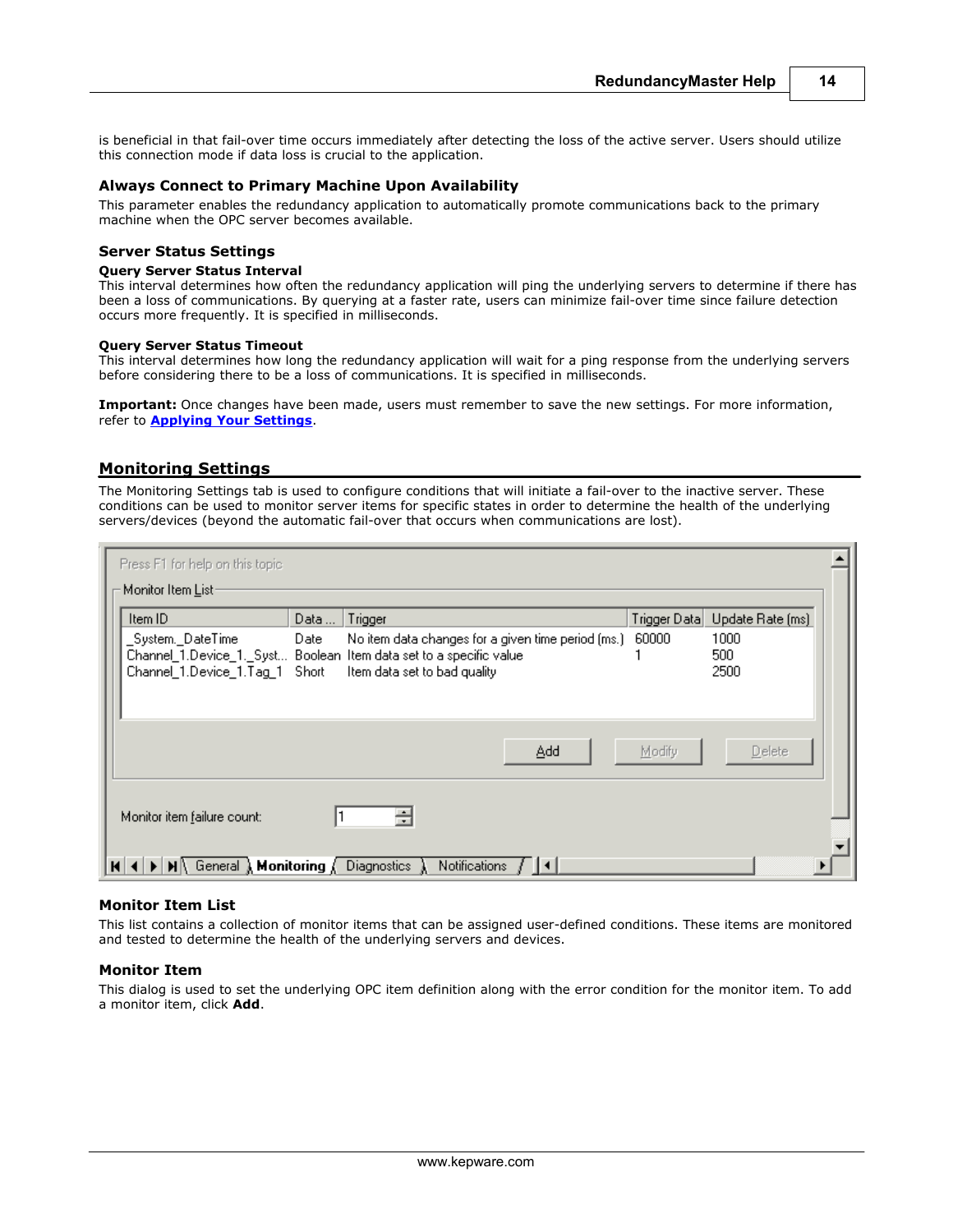| Monitor Item     |                              | $\mathbf{x}$ |
|------------------|------------------------------|--------------|
| General-         |                              | OK.          |
| Access Path:     |                              | Cancel       |
| Item ID:         | $\sim$                       | Help         |
| Data Type:       | Default<br>▼                 |              |
| Update Rate:     | 클<br>1000<br>(milliseconds)  |              |
| Error Condition- |                              |              |
| Trigger:         | Item data set to bad quality |              |
| Trigger Data:    |                              |              |
|                  |                              |              |
|                  |                              |              |

#### **Access Path**

This parameter is used to manually type in the access path in the Access Path edit control (for those servers that require or allow one as part of an OPC item definition). If the underlying OPC server supports item browsing, users can browse the server's name space by clicking the browse button (**...**) instead. To select an item, locate the appropriate item and then press **OK**. The item definition will be filled in automatically.

| [localhost] KEPware.KEPServerEx.V4 |    | $\times$ |
|------------------------------------|----|----------|
| Fille KEPware.KEPServerEx.V4       |    |          |
| 由…■ _System                        |    |          |
|                                    |    |          |
| 白…■ Channel_1                      |    |          |
| 中 ■ System                         |    |          |
| 白…■ Device 1                       |    |          |
| ⊟… _System                         |    |          |
| DeviceId                           |    |          |
| <b>Solution</b> Enabled            |    |          |
| _Error <br>10000                   |    |          |
| illing Simulated                   |    |          |
|                                    | ОΚ | Cancel   |

### **Item ID**

This parameter specifies the fully-qualified path which defines an item in the underlying OPC server. For servers that use or require access paths, this may be a partially qualified string. Users can manually type in the string which defines the item in the Item ID edit control. Alternatively, users can also browse the server's name space by clicking the browse button (**...**).

# **Data Type**

This parameter specifies how the application will request the format of the data for the monitor item. Users can specify Default (which allows the server to return the data in the format of the item's native data type) or select a specific data type using the drop-down list. If the item definition is automatically filled in by using the item browse functionality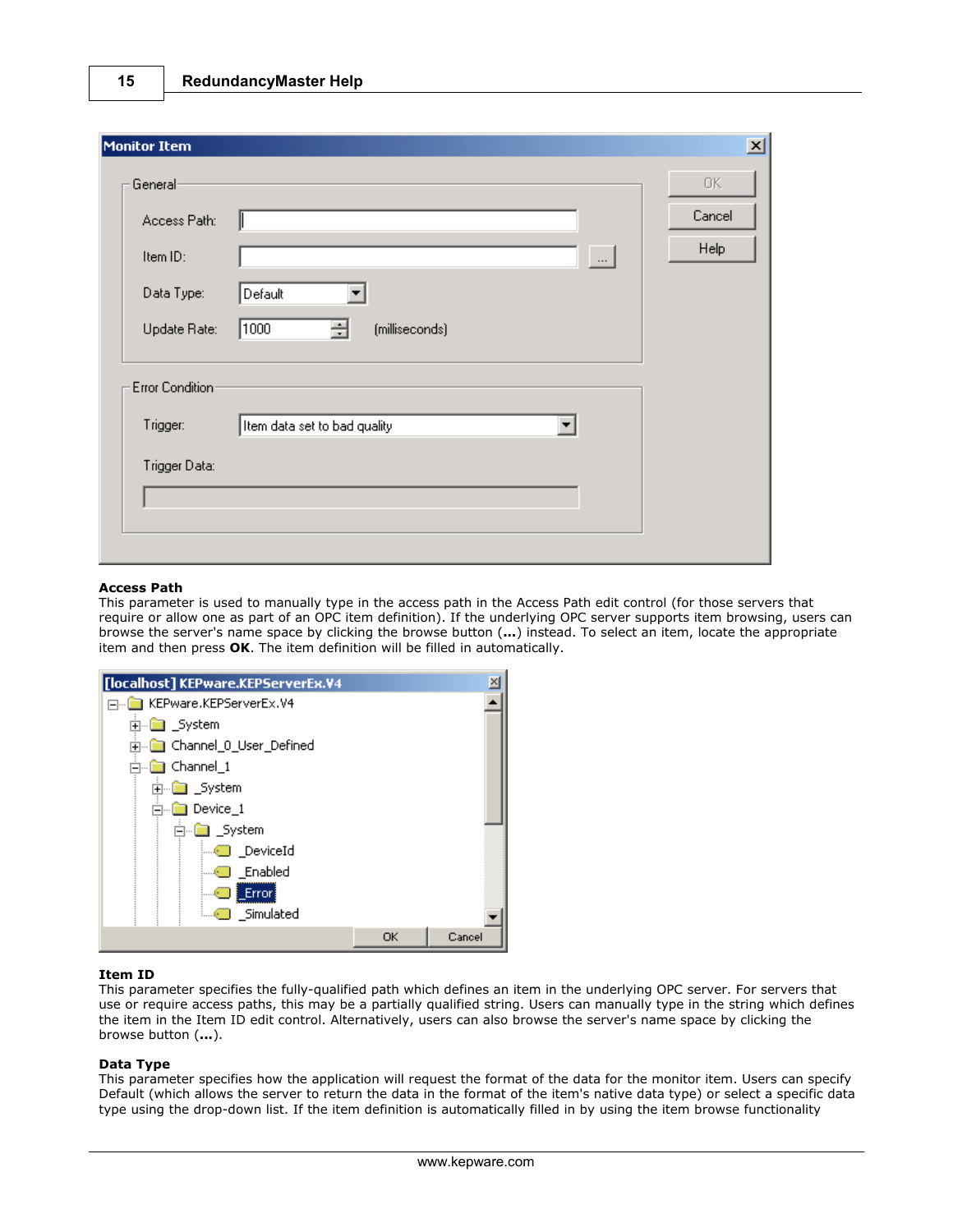described above, the data type selection will indicate the format of the data that will be returned by the server by default.

#### **Update Rate**

This parameter specifies how often the underlying server should attempt to provide the application with the latest data, quality and time stamp for the monitor item. This rate is specified in milliseconds.

#### **Trigger Condition**

This parameter specifies how the application will test the monitor item to determine if it is in error. There are currently three supported conditions. Descriptions are as follows:

- 1. **Item data set to bad quality:** In this trigger condition, the item will be periodically tested to determine if the quality of the data received by the underlying server is "bad". When a quality of bad is detected, this particular monitor item will be considered in error. Depending on the "monitor item failure count" setting, this error condition may force the application to fail-over to the inactive server. When a quality of "good" is detected, the monitor item error will be cleared.
- 2. **Item data set to a specific value:** In this trigger condition, the item will be periodically tested to determine if the value of the data received by the underlying server is set to a specific value. Users must set the 'Trigger Data' to the specific value that they want monitored. When the specific value is detected, this particular monitor item will be considered in error. Depending on the "monitor item failure count" setting, this error condition may force the application to fail-over to the inactive server. When a value other than the specific value is detected, the monitor item error will be cleared.

**Note 1:** Some servers allow users to set an item to a specific 'dead value' when in error. Users might consider using this particular test and set the trigger data to the appropriate 'dead value' that will be reported by the server.

**Note 2:** Array data for this particular trigger condition is not currently supported by this application.

3. **No item data changes for a given time (ms)** - In this trigger condition, the item will be periodically tested to determine if the server has sent a data change notification within a specific time period (specified in milliseconds). The trigger data must be at least two times the update rate associated with the monitor item. If the trigger data is less than two times the update rate, an informational prompt will notify the user that the value was auto-adjusted will be displayed. Users will need to set the 'Trigger Data' to above the maximum acceptable allowed time that can occur without a data change notification. When the allotted time expires, this particular monitor item will be considered in error. Depending on the "monitor item failure count" setting, discussed below, this error condition may force the application to fail-over to the inactive server. Whenever an update is received, the monitor item error will be cleared and the expiration time will be reset.

**Note:** Most control systems implement error detection using watchdog values, which are values that change at a particular rate. If there are known values in the system that should be continuously changing, this trigger condition would be the most appropriate. Caution must be taken when selecting an appropriate timeout period. For example, even though a particular watchdog value may be changing every 100 milliseconds, the underlying server may not be able to poll this particular value at the same rate due to processing other tasks or polling other values. Users should determine the rate at which the underlying server can actually return a data change notification for this value to this application and multiply it by 2.

#### **Monitor Item Failure Count**

If the number of items in error meets or exceeds this count, a fail-over to the inactive server will occur. This count can range from 1 to the number of monitor items configured.

**Note:** Items that cannot be added to the underlying servers will be considered in error and an appropriate error message indicating the failure to add the monitor items will be logged.

**Important:** Once changes have been made, users must remember to save the new settings. For more information, refer to **[Applying Your Settings](#page-19-0)**.

### <span id="page-16-0"></span>**Diagnostics Settings**

The Diagnostics Settings tab provides an event view which displays information and/or errors that have occurred during Runtime operations. Each event contains the date and time it occurred, as well as the client process to which the message pertains. For a comprehensive list of Runtime events that can occur and their importance, refer to **[Runtime](#page-21-1) [Diagnostics](#page-21-1)**.

**Note:** If the data in a particular column cannot be fully displayed, move the cursor over the entry. This will invoke a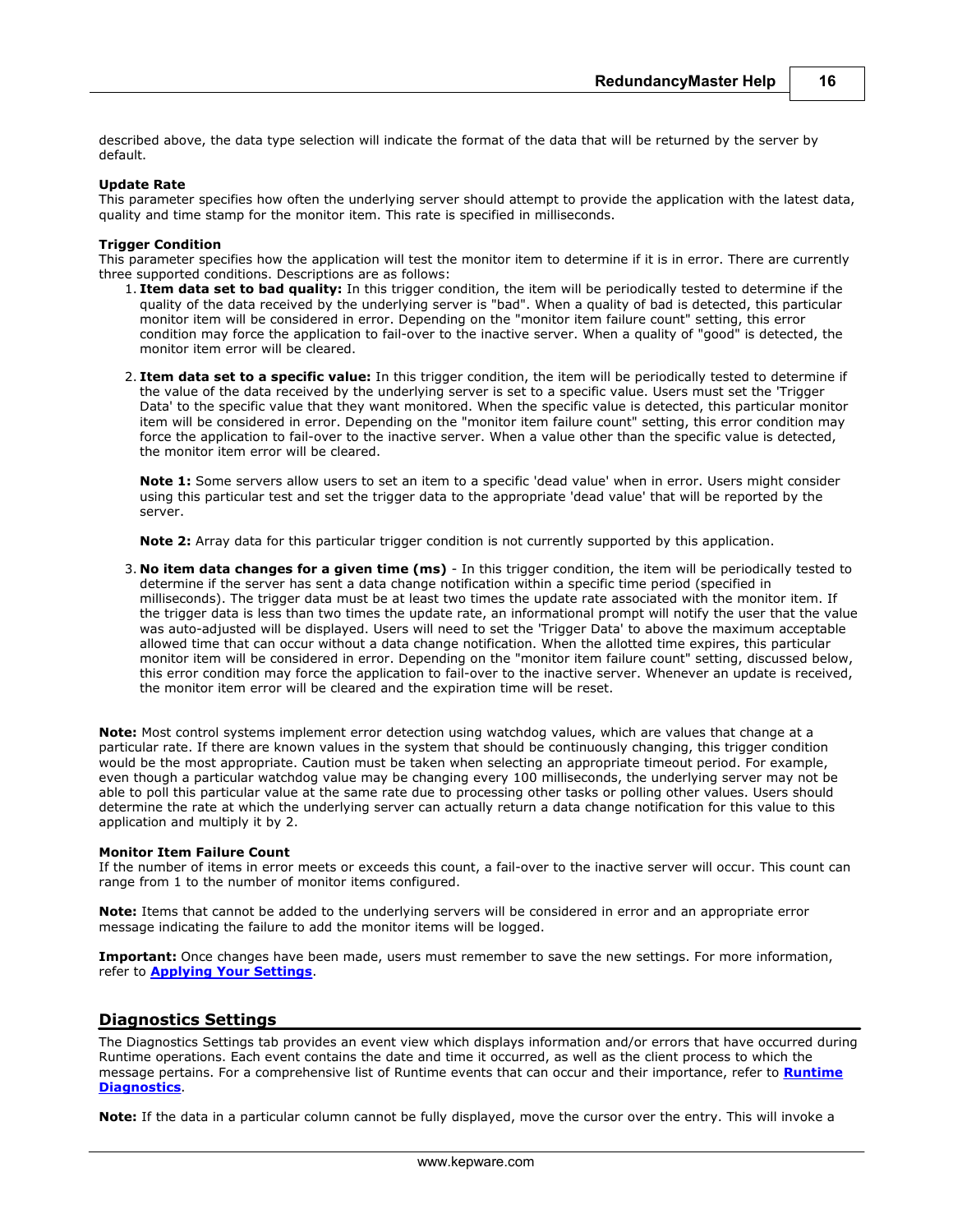tool tip that displays all the text.

|    | Event View                                                                                                                                                 |                                     |            |                                                                                                                          |  |  |  |
|----|------------------------------------------------------------------------------------------------------------------------------------------------------------|-------------------------------------|------------|--------------------------------------------------------------------------------------------------------------------------|--|--|--|
|    | Date                                                                                                                                                       | Time                                | Process    | Event                                                                                                                    |  |  |  |
|    |                                                                                                                                                            |                                     |            | .10/20/2004 10:23:28 AM opequickeli Connected to 'KEPware.KEPServerEx' on primary machine 'localhost'.                   |  |  |  |
|    |                                                                                                                                                            |                                     |            | 10/20/2004 10:23:30 AM opequickeli Connected to 'KEPware.KEPServerEx' on secondary machine '192.168.111.67'.             |  |  |  |
|    |                                                                                                                                                            |                                     |            | 10/20/200410:23:35AM opequickeliMonitor item test passed for 'KEPware.KEP ServerEx' on primary machine 'localhost'.      |  |  |  |
|    | 10/20/200410:23:35AM opequickeliMonitor item test passed for 'KEPware.KEP ServerEx' on secondary machine '192.168.111.6                                    |                                     |            |                                                                                                                          |  |  |  |
|    |                                                                                                                                                            |                                     |            | 10/20/200410:23:40AM opequickeliMonitor item test in error for "KEPware.KEPServerEx" on primary machine "localhost".     |  |  |  |
|    |                                                                                                                                                            |                                     |            | 10/20/200410:23:40AM opequickeliPromoted active connection for server "KEPware.KEPServerEx' to secondary machine "192.1" |  |  |  |
|    |                                                                                                                                                            |                                     |            | 10/20/200410:23:51 AM opequickeli Monitor item test passed for 'KEPware.KEP ServerEx.' on primary machine 'localhost'.   |  |  |  |
|    | 10/20/2004 10:23:51 AM opcquickcli…Promoted active connection for server 'KEPware.KEPServerEx.'to primary machine 'localhost'<br>opcquickclient.exe (1064) |                                     |            |                                                                                                                          |  |  |  |
|    | Save As<br>Reset                                                                                                                                           |                                     |            |                                                                                                                          |  |  |  |
|    |                                                                                                                                                            | Preserve events to disk on shutdown |            |                                                                                                                          |  |  |  |
|    | ÷<br>5000<br>Maximum number of events to capture:                                                                                                          |                                     |            |                                                                                                                          |  |  |  |
| КI |                                                                                                                                                            | General )                           | Monitoring | <b>Diagnostics</b> $\sqrt{\phantom{a}}$ Notifications<br>$\overline{\mathbf{1}}$                                         |  |  |  |

Descriptions of the parameters are as follows:

- **Save As:** This button saves the current diagnostics to a text file.
- **Reset:** This button clears the Event View and any diagnostics preserved to disk.
- **Preserve events to disk on shutdown:** When selected, events will be preserved to disk when the application is shutdown. The next time the application is started, the events will be displayed and any new events will be concatenated to the end of the view.
- **Maximum number of events to capture:** Since diagnostics utilize memory and storage resources, users may want to limit the number of diagnostics that are preserved at any given time. Once the maximum number of events has been reached, the oldest events will be discarded as necessary. The allowed range for this setting is 1000 to 30000. 5000 is the default.

**Important:** Once changes have been made, users must remember to save the new settings. For more information, refer to **[Applying Your Settings](#page-19-0)**.

# <span id="page-17-0"></span>**Notifications Settings**

The Notifications Settings tab is used to configure one or more recipients to receive email notifications for one or more diagnostics events. The events visible under the local Diagnostics Settings View are available to send as email notifications.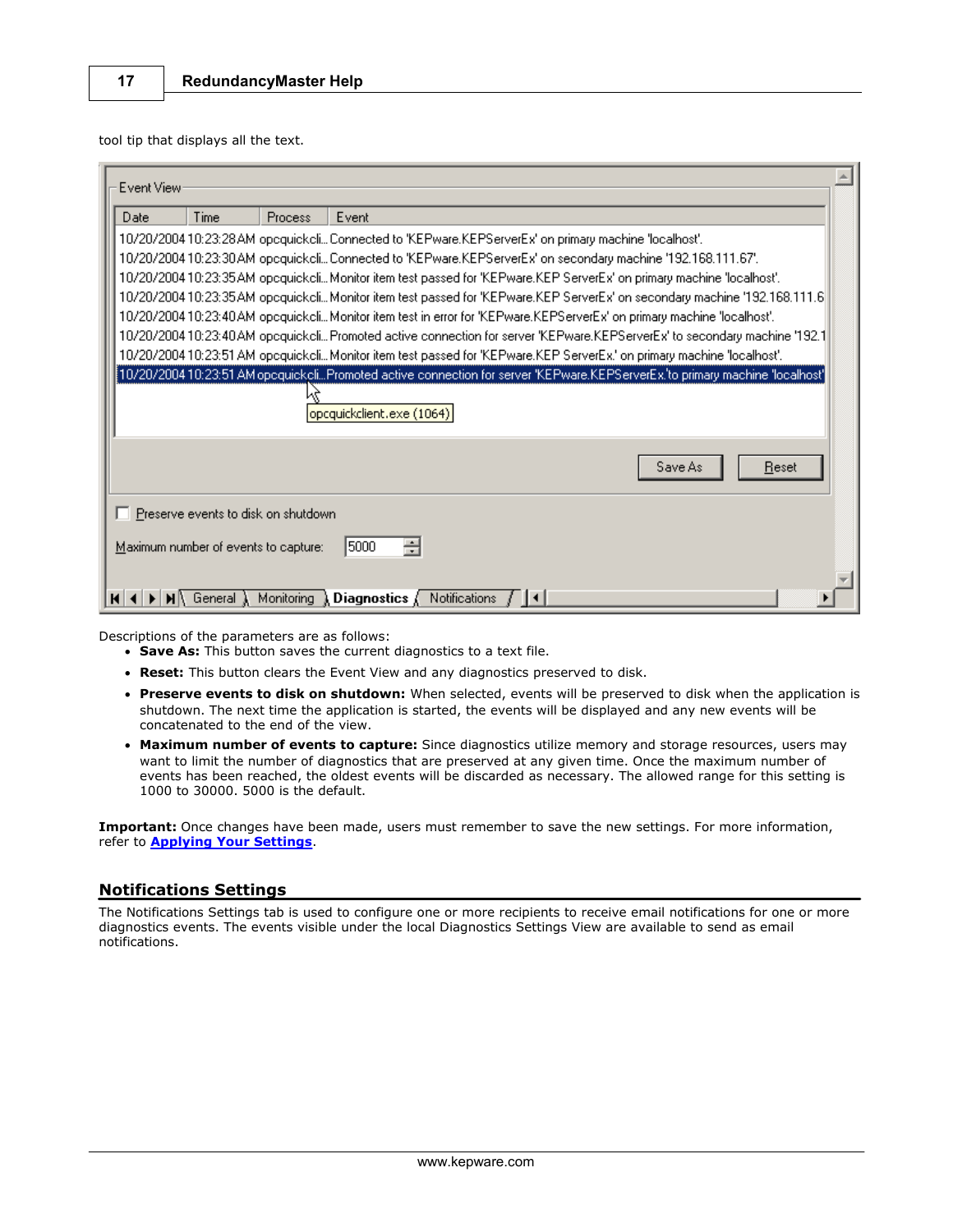| E-Mail Setup                                                               |                                                                                                                                                                                                                   |  |  |  |  |  |  |  |  |
|----------------------------------------------------------------------------|-------------------------------------------------------------------------------------------------------------------------------------------------------------------------------------------------------------------|--|--|--|--|--|--|--|--|
| Enable e-mail notifications                                                |                                                                                                                                                                                                                   |  |  |  |  |  |  |  |  |
|                                                                            |                                                                                                                                                                                                                   |  |  |  |  |  |  |  |  |
| Primary SMTP:                                                              | 192.168.0.200<br>Test<br>bob@home.net<br>To:                                                                                                                                                                      |  |  |  |  |  |  |  |  |
| Secondary SMTP: my-smtpserver                                              | john@xyz.com<br>mary@xyz.com                                                                                                                                                                                      |  |  |  |  |  |  |  |  |
|                                                                            |                                                                                                                                                                                                                   |  |  |  |  |  |  |  |  |
| From:                                                                      | bob@company.com                                                                                                                                                                                                   |  |  |  |  |  |  |  |  |
| Subject:                                                                   | RedundancyMaster e-mail notification.                                                                                                                                                                             |  |  |  |  |  |  |  |  |
|                                                                            |                                                                                                                                                                                                                   |  |  |  |  |  |  |  |  |
| Header:                                                                    |                                                                                                                                                                                                                   |  |  |  |  |  |  |  |  |
|                                                                            |                                                                                                                                                                                                                   |  |  |  |  |  |  |  |  |
|                                                                            |                                                                                                                                                                                                                   |  |  |  |  |  |  |  |  |
| Footer:                                                                    |                                                                                                                                                                                                                   |  |  |  |  |  |  |  |  |
|                                                                            |                                                                                                                                                                                                                   |  |  |  |  |  |  |  |  |
|                                                                            | Hint: Use Ctrl-Enter to insert to a newline for the To/Header/Footer fields. Enter a newline between multiple addresses for the To field.                                                                         |  |  |  |  |  |  |  |  |
|                                                                            |                                                                                                                                                                                                                   |  |  |  |  |  |  |  |  |
|                                                                            | Select the diagnostics events that you would like to receive as an e-mail notification:                                                                                                                           |  |  |  |  |  |  |  |  |
|                                                                            |                                                                                                                                                                                                                   |  |  |  |  |  |  |  |  |
|                                                                            | Select All<br>□ Connected to '%s' on primary machine '%s'.                                                                                                                                                        |  |  |  |  |  |  |  |  |
|                                                                            | □ Connected to '%s' on secondary machine '%s'.<br>Clear All<br>□ Failed to connect to '%s' on primary machine '%s' (Error = 0x%08X).                                                                              |  |  |  |  |  |  |  |  |
|                                                                            | Failed to connect to '%s' on secondary machine '%s' (Error = 0x%08X).                                                                                                                                             |  |  |  |  |  |  |  |  |
|                                                                            | Disconnected from '%s' on primary machine '%s'.                                                                                                                                                                   |  |  |  |  |  |  |  |  |
| Disconnected from '%s' on secondary machine '%s'.                          |                                                                                                                                                                                                                   |  |  |  |  |  |  |  |  |
| □ Received shutdown notification from server '%s' on primary machine '%s'. |                                                                                                                                                                                                                   |  |  |  |  |  |  |  |  |
|                                                                            | E Received shutdown potification from server "%" on secondary machine "%"                                                                                                                                         |  |  |  |  |  |  |  |  |
| н                                                                          | Diagnostics $\lambda$ Notifications $\sqrt{\vert 4\vert}$<br>$\blacktriangleright$   $\blacktriangleright$   $\blacktriangleright$   $\blacktriangleright$   $\blacktriangleright$   General $\lambda$ Monitoring |  |  |  |  |  |  |  |  |

### **Enable Email Notifications**

This parameter enables the email notification system.

#### **Primary SMTP**

This parameter specifies the host name or IP address of the preferred machine capable of sending email utilizing the Simple Mail Transport Protocol. To set the primary SMTP, manually type in the host name or IP address into the primary SMTP edit control

When an initial email notification is to be sent, the application will first attempt to send the notification through this machine. In the event that the connection to the primary SMTP fails, an attempt to send the email notification through the secondary will be attempted (if configured).

**Note:** If the same email notification fails to be sent through the primary and secondary, the email will be immediately discarded and an error will be reported in the diagnostics event view. For more information, refer to **[Diagnostics](#page-16-0) [Settings](#page-16-0)**.

#### **Secondary SMTP (Optional)**

This parameter specifies host name or IP address of the secondary machine capable of sending email utilizing the Simple Mail Transport Protocol. To set the secondary SMTP, manually type in the host name or IP address into the primary SMTP edit control.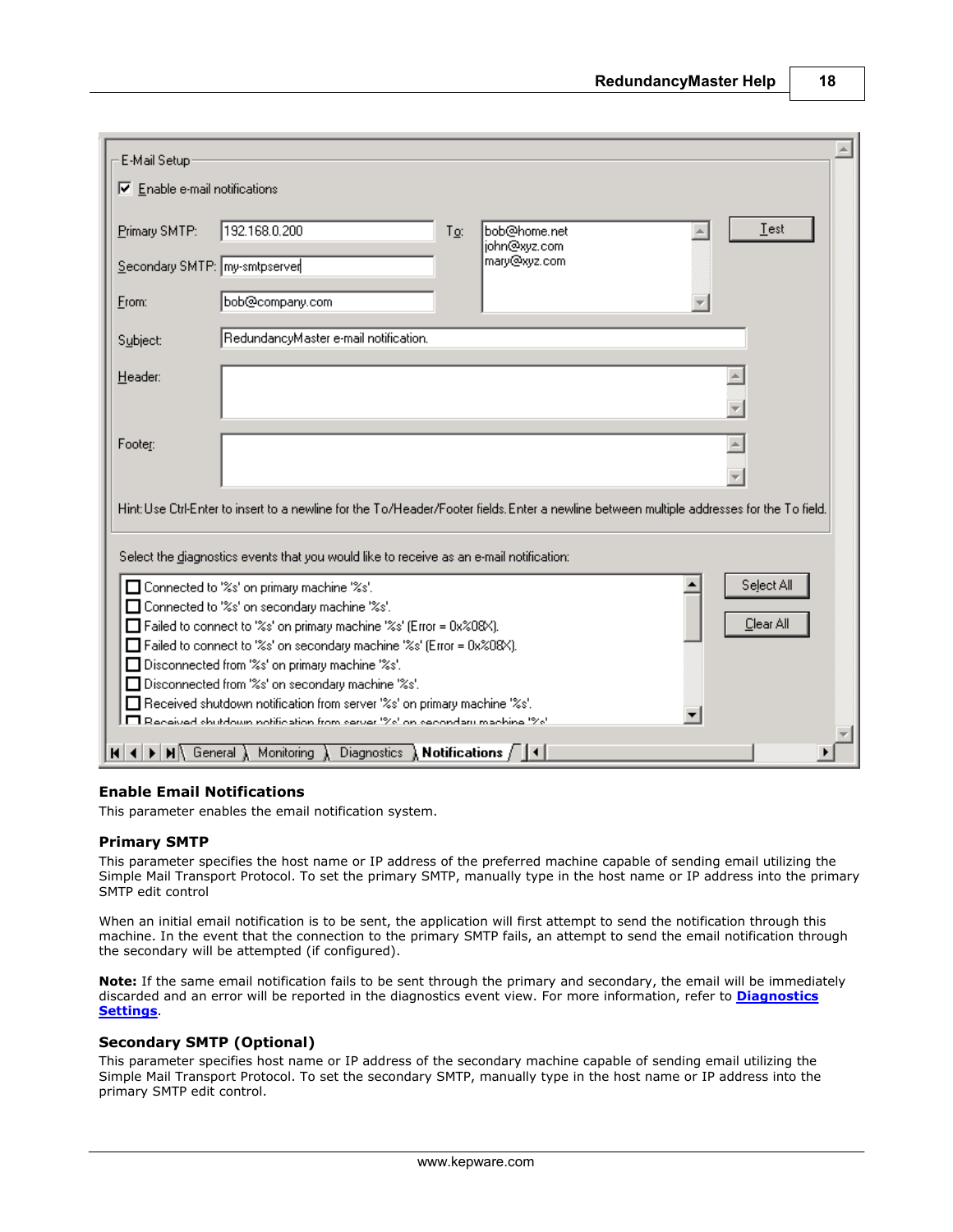When an attempt to send an email notification through the primary fails, an attempt to use the secondary will occur. If the application can successfully send mail through the secondary, it will continue to use this machine until a failure occurs. At that point, it will retry the primary.

**Note:** If the same email notification fails to be sent through the primary and secondary, the email will be immediately discarded and an error will be reported in the diagnostics event view. For more information, refer to **[Diagnostics](#page-16-0) [Settings](#page-16-0)**.

#### **From**

This parameter specifies the email address of the sender that will appear as the originator of all email notifications sent from the application.

#### **To**

This parameter contains one or more recipients' email addresses that all notifications should be sent to. Each email address must appear on its own line. To start a new line with the cursor flashing in the To field, press **Ctrl+Enter.**

#### **Subject (Optional)**

This parameter contains the subject text that will appear in all email notifications sent from this application.

#### **Header (Optional)**

This parameter contains any text that will appear before the event text in the body of the email message.

#### **Footer (Optional)**

This parameter contains any text that will appear after the event text in the body of the email message.

#### **List of Available Email Notifications**

The events selected in this list will be sent to recipients as they occur. All events described in **[Runtime Diagnostics](#page-21-1)** are available as email notifications.

#### **Testing the Setup**

To test the email settings, simply press **Test**. An automated test message will be sent to all recipients.

**Important:** Once changes have been made, users must remember to save the new settings. For more information, refer to **[Applying Your Settings](#page-19-0)**.

### <span id="page-19-0"></span>**Applying Your Settings**

RedundancyMaster can perform changes for many settings without having to stop and restart the client applications. The title bar will indicate that changes have been made to the settings by displaying "[configuration is modified]." In order to apply the changes, users are required to save the configuration. To do so, either click the **Save** toolbar button or click **File | Save**.

|                           | $\mid$ " RedundancyMaster [configuration is modified] |  |  |  |  |  |  |
|---------------------------|-------------------------------------------------------|--|--|--|--|--|--|
| File Edit Tools View Help |                                                       |  |  |  |  |  |  |
|                           |                                                       |  |  |  |  |  |  |
|                           |                                                       |  |  |  |  |  |  |

**Note:** If configuration has been newly added and clients are already running and connected to the OPC server to which redundancy will be added, the client applications will need to be shutdown and restarted for redundancy to be initiated. Likewise, if users are removing redundancy from an OPC server that clients are currently using, the client applications will need to be shutdown and restarted for redundancy to be fully removed.

# <span id="page-19-1"></span>**Enable/Disable Redundancy**

#### **Disabling Redundancy**

There may be times when redundancy should be unhooked from the client application. When doing so, it is not necessary to delete the redundant configuration from the application. To disable redundancy for a server, right-click on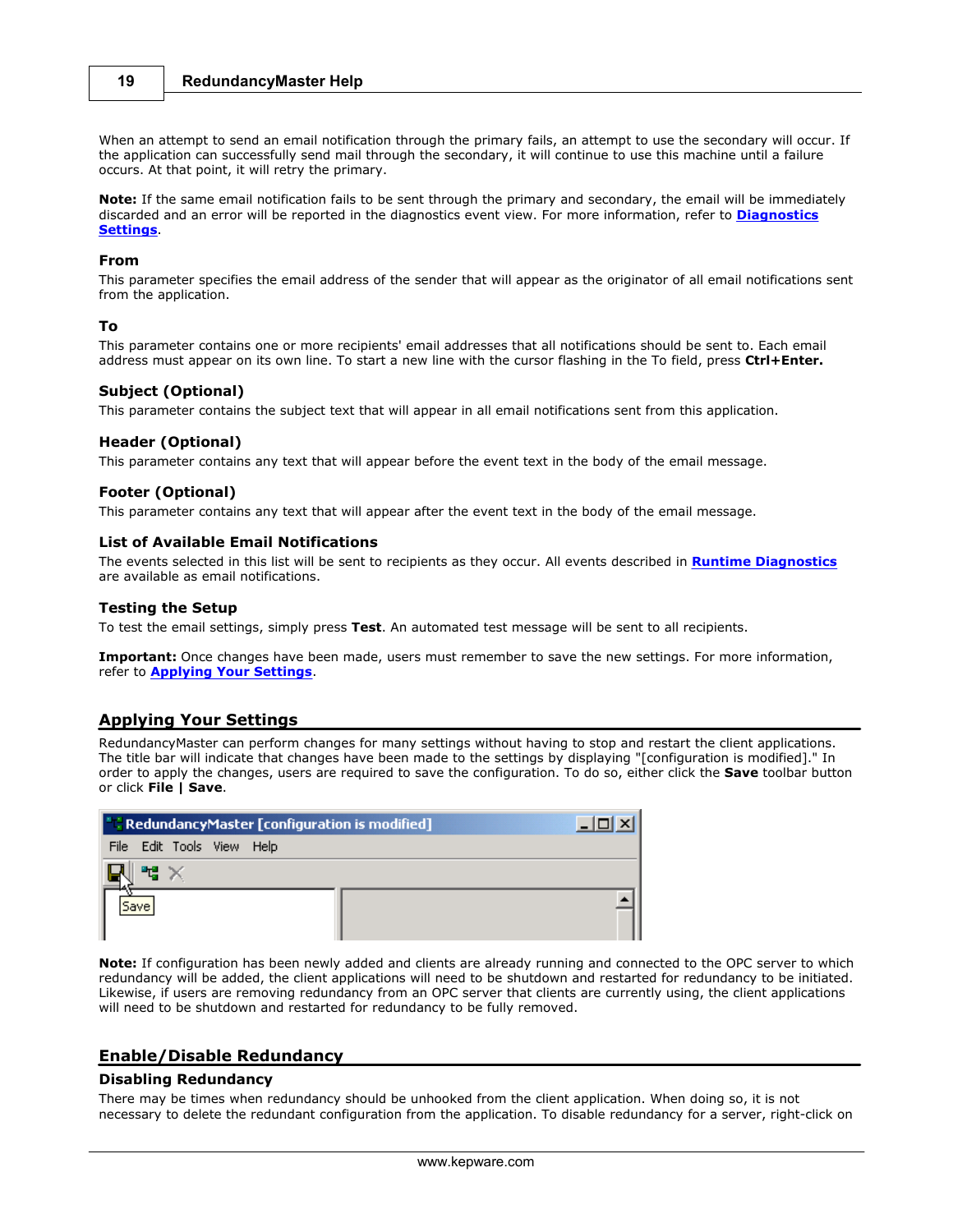the server and then select **Disable Redundancy**.

|                                   | * * RedundancyMaster |  |                                       |  |  |  |
|-----------------------------------|----------------------|--|---------------------------------------|--|--|--|
| File Edit View Tools              |                      |  | Help                                  |  |  |  |
| 帽X                                |                      |  |                                       |  |  |  |
| <b>EF KEPware.KEPServer</b> Sulla |                      |  |                                       |  |  |  |
|                                   |                      |  | Remove Redundant Server Configuration |  |  |  |
|                                   |                      |  | Alias Redundant Server Configuration  |  |  |  |
|                                   |                      |  | Disable Redundancy                    |  |  |  |
|                                   |                      |  | Secondary (Ho                         |  |  |  |

**Note:** The icon that was previously green will turn to gray to indicate its disabled state.

**Important:** Enabling/Disabling redundancy on a server is not considered a configuration change because the required redundancy hooks must be immediately registered/unregistered (respectively) with the system registry. Users will not be prompted to save the configuration for this particular operation. As such, this is an operation that cannot be accomplished spontaneously. All client applications will have to be completely shutdown and restarted to ensure that redundancy is either enabled or disabled properly.

#### **Enabling Redundancy**

To re-enable redundancy, simply right-click the server as before and select **Enable Redundancy** from the context menu.

|                                         |      |  | * RedundancyMaster                      |                                       |        |
|-----------------------------------------|------|--|-----------------------------------------|---------------------------------------|--------|
| <b>File</b>                             |      |  | <u>E</u> dit <u>V</u> iew <u>T</u> ools | Help                                  |        |
|                                         | ੈਖ X |  |                                         |                                       |        |
| <b>THE KEP ware.KEP Sexual Eq. U.43</b> |      |  |                                         |                                       |        |
|                                         |      |  |                                         | Remove Redundant Server Configuration | helt   |
|                                         |      |  |                                         |                                       | lettii |
|                                         |      |  |                                         | Enable Redundancy                     |        |
|                                         |      |  |                                         | Primary (Host                         |        |

**Note:** The icon that was previously gray will turn to green to indicate its enabled state.

# <span id="page-20-0"></span>**Removing Redundancy**

To delete the redundant configuration for a server, select the server in the left-hand pane and then click the **Remove Redundant Server Configuration** toolbar button (denoted by a red X).

| <b>CRedundancyMaster</b>                                        |                                     | z              |
|-----------------------------------------------------------------|-------------------------------------|----------------|
| File Edit Tools View Help                                       |                                     |                |
| 먹.                                                              |                                     |                |
| <b>Ft</b> KEPwan Remove Redundant Server Configuration Settings |                                     |                |
|                                                                 | Primary (Hostname or IP Address):   | localhost      |
|                                                                 | Secondary (Hostname or IP Address): | 192.168.111.67 |
|                                                                 |                                     |                |

After a redundant server configuration has been removed, the redundant server will still be displayed in the OPC Server Browser window. To update the list of servers, click **Refresh**. To refresh the browser window, right-click on the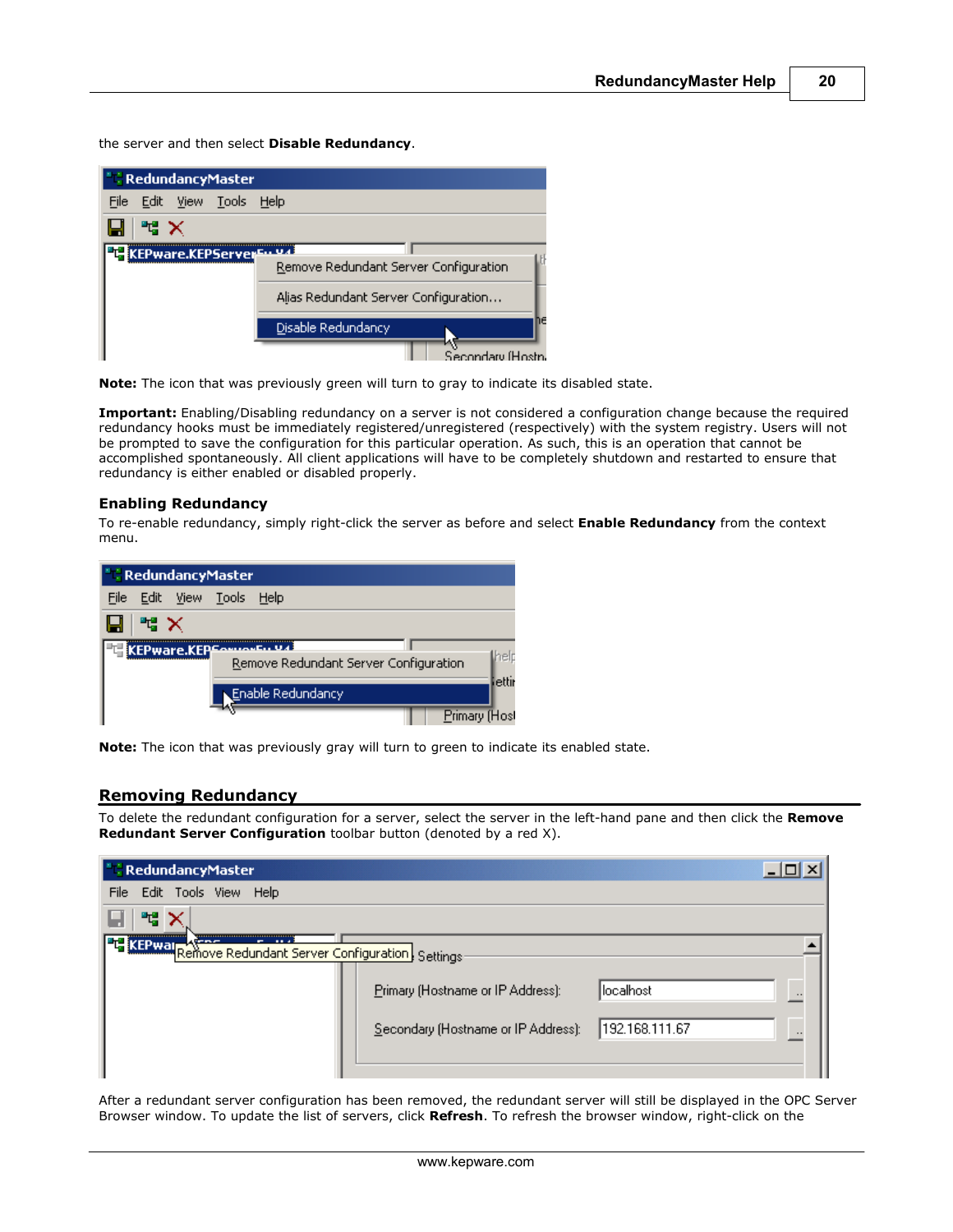machine name and then click **Refresh**. Afterwards, the redundant server that was removed should no longer be displayed.



**Important:** Once changes have been made, users must remember to save the new settings. For more information, refer to **[Applying Your Settings](#page-19-0)**.

### <span id="page-21-0"></span>**Deployment**

There may be times where a redundancy project is configured and tested on one machine, but must be deployed on another machine (target). For information on deploying the project on another machine, refer to the instructions below.

- 1. Install the RedundancyMaster application on the Target Machine. The Target Machine must conform to the application requirements. If RedundancyMaster has been started on the Target Machine, shutdown the application before continuing.
- 2. Copy the **redundancymaster.xml** file (located in the **\RedundancyMaster** installation directory of the test machine) to the **\RedundancyMaster** installation directory on the Target Machine.
- 3. Start RedundancyMaster on the Target Machine in order to activate the project that was copied.
- 4. All redundant servers will be disabled on the Target Machine. Users must enable these servers in order to provide redundancy to the underlying servers because the enable/disable state is machine-dependent and not contained in the configuration file. To enable the disabled redundant servers, right-click on the server name and then select **Enable Redundancy**.
- 5. If the server to which redundancy is being added is not installed on the local machine, a message window will be invoked. A minimal configuration for the remote server needs to be registered on the local machine in order for Redundancy Master to provide redundancy. Answer the prompt "Would you like to automatically create the necessary configuration for [*server name*]?" by clicking **Yes**.

**Note:** If this redundant server configuration is ever removed or if the RedundancyMaster application is ever uninstalled from the local machine, the minimal configuration for the remote server will be automatically cleaned up from the local machine.

|   | RedundancyMaster                                                                                                                                                                                                                                          |  |  |  |  |  |  |  |  |
|---|-----------------------------------------------------------------------------------------------------------------------------------------------------------------------------------------------------------------------------------------------------------|--|--|--|--|--|--|--|--|
| 9 | Servers that we are providing redundancy for are required to have a local configuration on this machine. You can<br>either install the server on this machine, or we can create a configuration for you based on information we have<br>already obtained. |  |  |  |  |  |  |  |  |
|   | Would you like to automatically create the necessary configuration for 'KEPServer'?                                                                                                                                                                       |  |  |  |  |  |  |  |  |
|   | No<br>Yes                                                                                                                                                                                                                                                 |  |  |  |  |  |  |  |  |

6. In the confirmation message, click **Yes**.

**Note:** At this point, the project has been successfully deployed to the Target Machine. Any client applications that require redundancy will need to be restarted. Users should ensure that the appropriate security/DCOM security rights are assigned to the Target Machine.

**See Also: [Enable/Disable Redundancy](#page-19-1)** and **[Removing Redundancy](#page-20-0)**.

# <span id="page-21-1"></span>**Runtime Diagnostics**

RedundancyMaster logs events that provide description of information and errors that have occurred during Runtime. Events may be viewed in the diagnostics event view and may also be sent to one or more recipients as an email notification. Click on a link for a description of the event.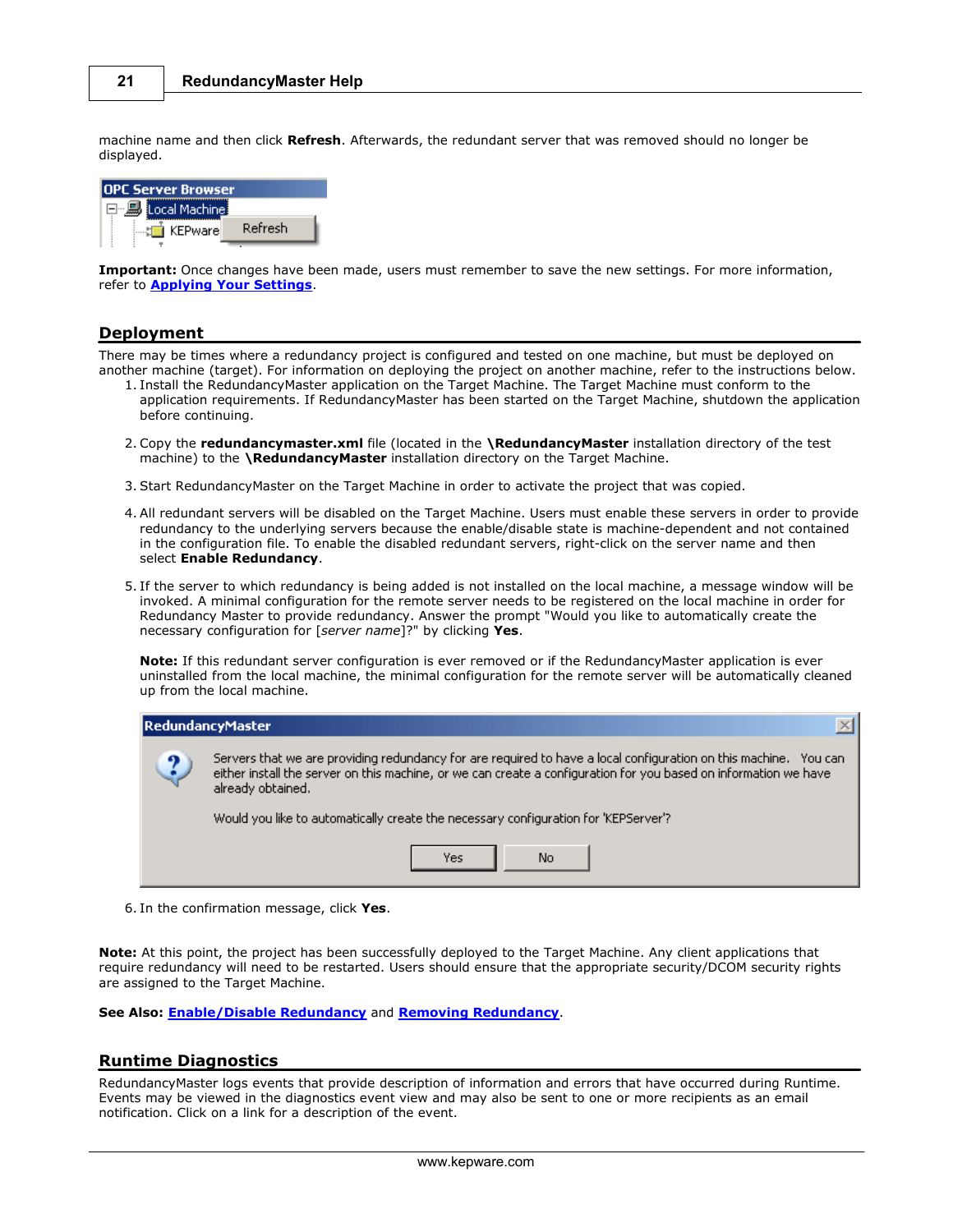**[Attempt to add monitor item '<item id>' for '<server name>' on primary machine '<machine name>' failed.](#page-22-0) [This monitor item will be considered in error](#page-22-0)** [Attempt to add monitor item '<item id>' for '<server name>' on secondary machine '<machine name>'](#page-22-1) **[failed. This monitor item will be considered in error](#page-22-1) [Connected to '<server name>' on primary machine '<machine name>'](#page-22-2) [Connected to '<server name>' on secondary machine '<machine name>'](#page-23-0) [Disconnected from '<server name>' on primary machine '<machine name>'](#page-23-1) [Disconnected from '<server name>' on secondary machine '<machine name>'](#page-23-2) [Failed to connect to '<server name>' on primary machine '<machine name>'](#page-23-3)** [Failed to connect to '<server name>' on secondary machine '<machine name>'](#page-23-4) **[Monitor item '<item id>' for '<server name>' on primary machine '<machine name>' contains array data](#page-23-5) [which is not supported for the 'specific value' trigger condition](#page-23-5) [Monitor item '<item id>' for '<server name>' on secondary machine '<machine name>' contains array data](#page-24-0) [which is not supported for the 'specific value' trigger condition](#page-24-0) [Monitor item test in error for '<server name>' on primary machine '<machine name>'](#page-24-1) [Monitor item test in error for '<server name>' on secondary machine '<machine name>'](#page-24-2) [Monitor item test passed for '<server name>' on primary machine '<machine name>'](#page-24-3) [Monitor item test passed for '<server name>' on secondary machine '<machine name>'](#page-24-4) [Promoted active connection for server '<server name>' to primary machine '<machine name>'](#page-25-0) [Promoted active connection for server '<server name>' to secondary machine '<machine name>'](#page-25-1) [Received shutdown notification from server '<server name>' on primary machine '<machine name>'](#page-25-2) [Received shutdown notification from server '<server name>' on secondary machine '<machine name>'](#page-25-3) [Unable to retrieve status for server '<server name>' on primary machine '<machine name>'. Server](#page-25-4) [communications has been lost](#page-25-4) [Unable to retrieve status for server '<server name>' on secondary machine '<machine name>'. Server](#page-26-0) [communications has been lost](#page-26-0)**

**See Also: [Diagnostics Settings](#page-16-0)** and **[Notifications Settings](#page-17-0)**.

# <span id="page-22-0"></span>**Attempt to add monitor item '<item id>' for '<server name>' on primary machine '<machine name>' failed. This monitor item will be considered in error**

**Severity:**

Error

# **Description:**

A monitoring item that has been configured cannot be added to the underlying server on the primary machine. Items that cannot be added to the underlying servers will be considered in error. An appropriate error message will be logged that indicates the failure to add the monitor items.

# <span id="page-22-1"></span>**Attempt to add monitor item '<item id>' for '<server name>' on secondary machine '<machine name>' failed. This monitor item will be considered in error**

#### **Severity:**

Error

#### **Description:**

A monitoring item that has been configured cannot be added to the underlying server on the secondary machine. Items that cannot be added to the underlying servers will be considered in error. An appropriate error message will be logged that indicates the failure to add the monitor items.

# <span id="page-22-2"></span>**Connected to '<server name>' on primary machine '<machine name>'**

**Severity:**

Informational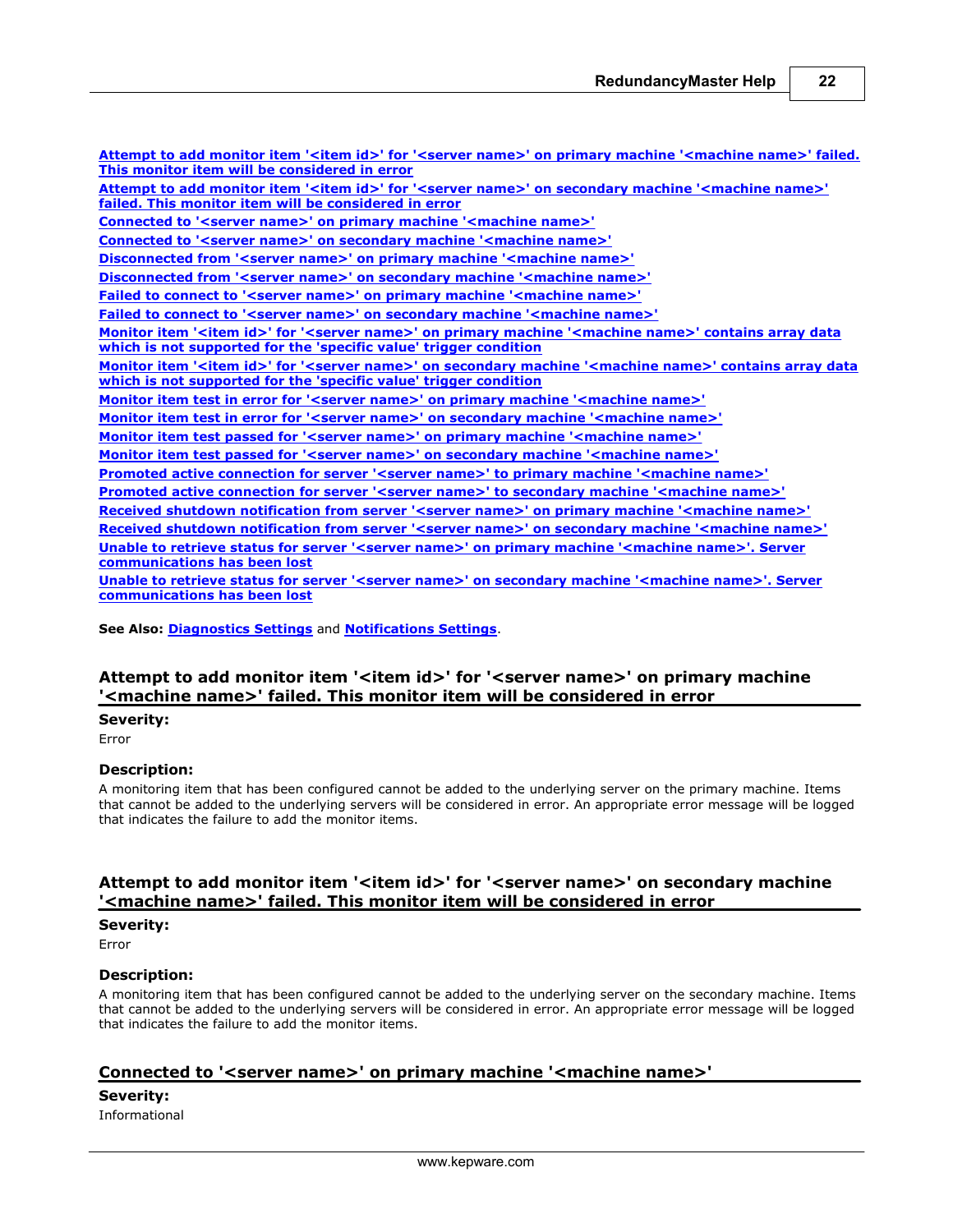#### **Description:**

A successful connection has been made to the underlying server on the primary machine.

### <span id="page-23-0"></span>**Connected to '<server name>' on secondary machine '<machine name>'**

#### **Severity:**

Informational

#### **Description:**

A successful connection has been made to the underlying server on the secondary machine.

## <span id="page-23-1"></span>**Disconnected from '<server name>' on primary machine '<machine name>'**

#### **Severity:**

Informational

#### **Description:**

The redundancy application dropped the connection to the underlying server on the primary machine.

# <span id="page-23-2"></span>**Disconnected from '<server name>' on secondary machine '<machine name>'**

#### **Severity:**

Informational

# **Description:**

The redundancy application dropped the connection to the underlying server on the secondary machine.

### <span id="page-23-3"></span>**Failed to connect to '<server name>' on primary machine '<machine name>'**

#### **Severity:**

Error

#### **Description:**

The redundancy application cannot connect to the underlying server on the primary machine. Even though the redundancy application will continue to attempt this connection (depending on the connection mode settings), this error is not continuously posted: it is only posted on the initial attempt or on the transition from a connected to a failed state.

# <span id="page-23-4"></span>**Failed to connect to '<server name>' on secondary machine '<machine name>'**

**Severity:**

Error

### **Description:**

The redundancy application cannot connect to the underlying server on the secondary machine. Even though the redundancy application will continue to attempt this connection (depending on the connection mode settings), this error is not continuously posted: it is only posted on the initial attempt or on the transition from a connected to a failed state.

# <span id="page-23-5"></span>Monitor item '<item id>' for '<server name>' on primary machine '<machine name>' **contains array data which is not supported for the 'specific value' trigger condition**

#### **Severity:**

Error

### **Description:**

A monitoring item that has been configured with the 'specific value' trigger condition received array data from the underlying server on the primary machine. This application does not support array data for this particular trigger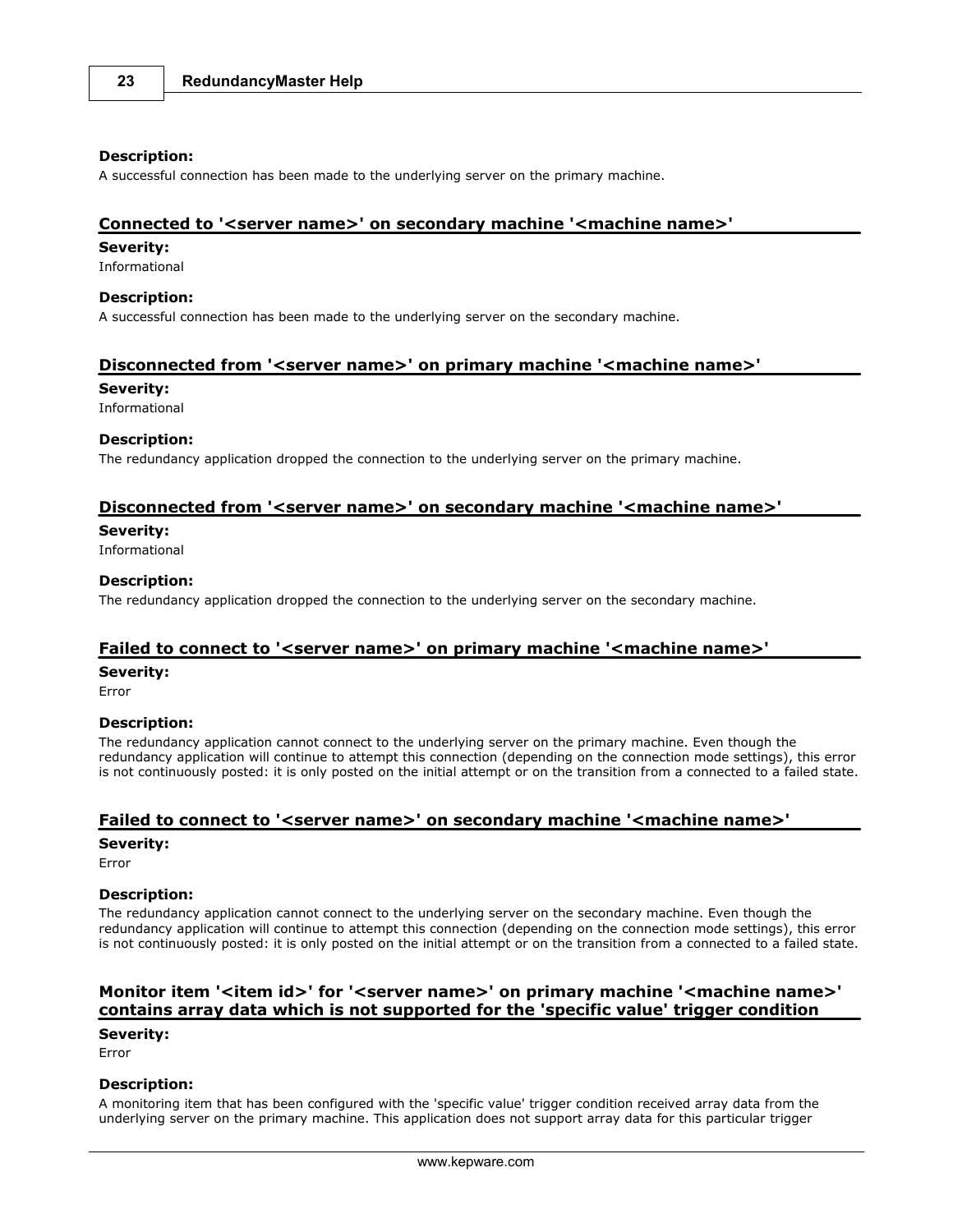condition.

# <span id="page-24-0"></span>Monitor item '<item id>' for '<server name>' on secondary machine '<machine **name>' contains array data which is not supported for the 'specific value' trigger condition**

# **Severity:**

Error

### **Description:**

A monitoring item that has been configured with the 'specific value' trigger condition received array data from the underlying server on the secondary machine. This application does not support array data for this particular trigger condition.

### <span id="page-24-1"></span>**Monitor item test in error for '<server name>' on primary machine '<machine name>'**

#### **Severity:**

Error

# **Description:**

The monitoring item test failed for the underlying server on the primary machine. This application will fail-over to the secondary machine. Even though the monitor item test may continue to fail for a given period of time, the redundancy application will not continuously post this error: it is only posted on the initial monitor test or on the transition to a failed state.

# <span id="page-24-2"></span>**Monitor item test in error for '<server name>' on secondary machine '<machine name>'**

### **Severity:**

Error

### **Description:**

The monitoring item test failed for the underlying server on the secondary machine. This application will fail-over to the primary machine. Even though the monitor item test may continue to fail for a given period of time, the redundancy application will not continuously post this error: it is only posted on the initial monitor test or on the transition to a failed state.

# <span id="page-24-3"></span>**Monitor item test passed for '<server name>' on primary machine '<machine name>'**

### **Severity:**

Informational

### **Description:**

The monitoring item test succeeded for the underlying server on the primary machine. This application will promote the primary machine, as required by the connection mode settings. Even though the monitor item test may continue to pass for a given period of time, the redundancy application will not continuously post this message: it is only posted on the initial monitor test or on the transition to a passed state.

# <span id="page-24-4"></span>**Monitor item test passed for '<server name>' on secondary machine '<machine name>'**

#### **Severity:**

Informational

#### **Description:**

The monitoring item test succeeded for the underlying server on the secondary machine. Even though the monitor item test may continue to pass for a given period of time, the redundancy application will not continuously post this message: it is only posted on the initial monitor test or on the transition to a passed state.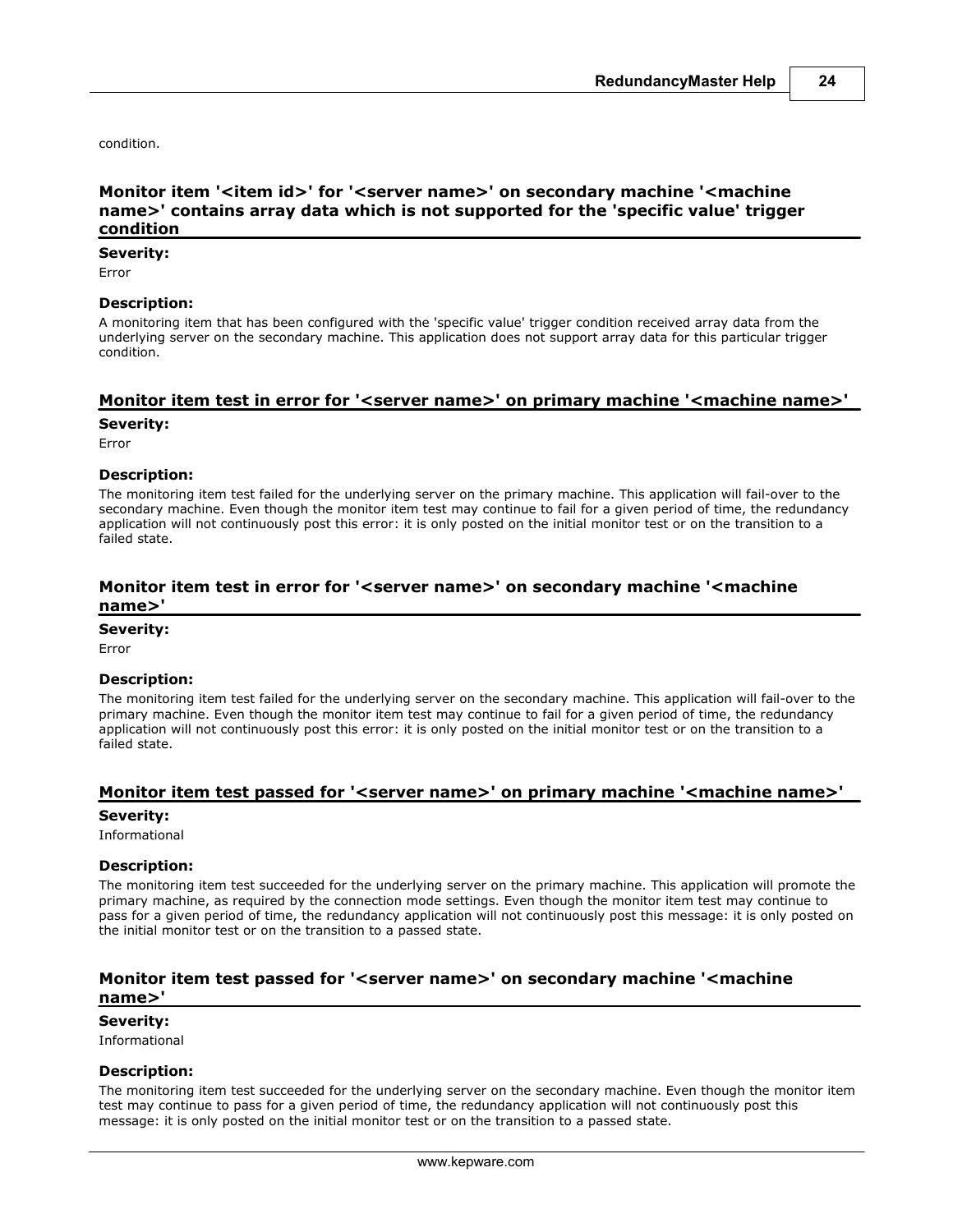# <span id="page-25-0"></span>**Promoted active connection for server '<server name>' to primary machine '<machine name>'**

### **Severity:**

Informational

### **Description:**

The redundancy application successfully failed-over to the underlying server on the primary machine.

# <span id="page-25-1"></span>**Promoted active connection for server '<server name>' to secondary machine '<machine name>'**

#### **Severity:**

Informational

#### **Description:**

The redundancy application successfully failed-over to the underlying server on the secondary machine.

# <span id="page-25-2"></span>**Received shutdown notification from server '<server name>' on primary machine '<machine name>'**

# **Severity:**

Informational

#### **Description:**

The redundancy application received an OPC shutdown notification from the underlying server on the primary machine. This notification is server specific and usually occurs if the server application is terminated by a user, the server application demo period times out or the machine the server is running on is shutdown. In either case, this application will then fail-over to the secondary machine. An attempt to reconnect to the primary will occur, as required by the connection mode settings.

# <span id="page-25-3"></span>**Received shutdown notification from server '<server name>' on secondary machine <machine name>'**

#### **Severity:**

Informational

#### **Description:**

The redundancy application received an OPC shutdown notification from the underlying server on the secondary machine. This notification is server specific and usually occurs if the server application is terminated by a user, the server application demo period times out or the machine the server is running on is shutdown. In either case, this application will then fail-over to the primary machine. An attempt to reconnect to the secondary will occur, as required by the connection mode settings.

# <span id="page-25-4"></span>**Unable to retrieve status for server '<server name>' on primary machine '<machine name>'. Server communications has been lost**

### **Severity:**

Error

# **Description:**

The redundancy application failed to receive a ping response from the underlying server on the primary machine after establishing a connection successfully. This application will then fail-over to the secondary machine and attempt to reconnect to the primary, as required by the connection mode settings.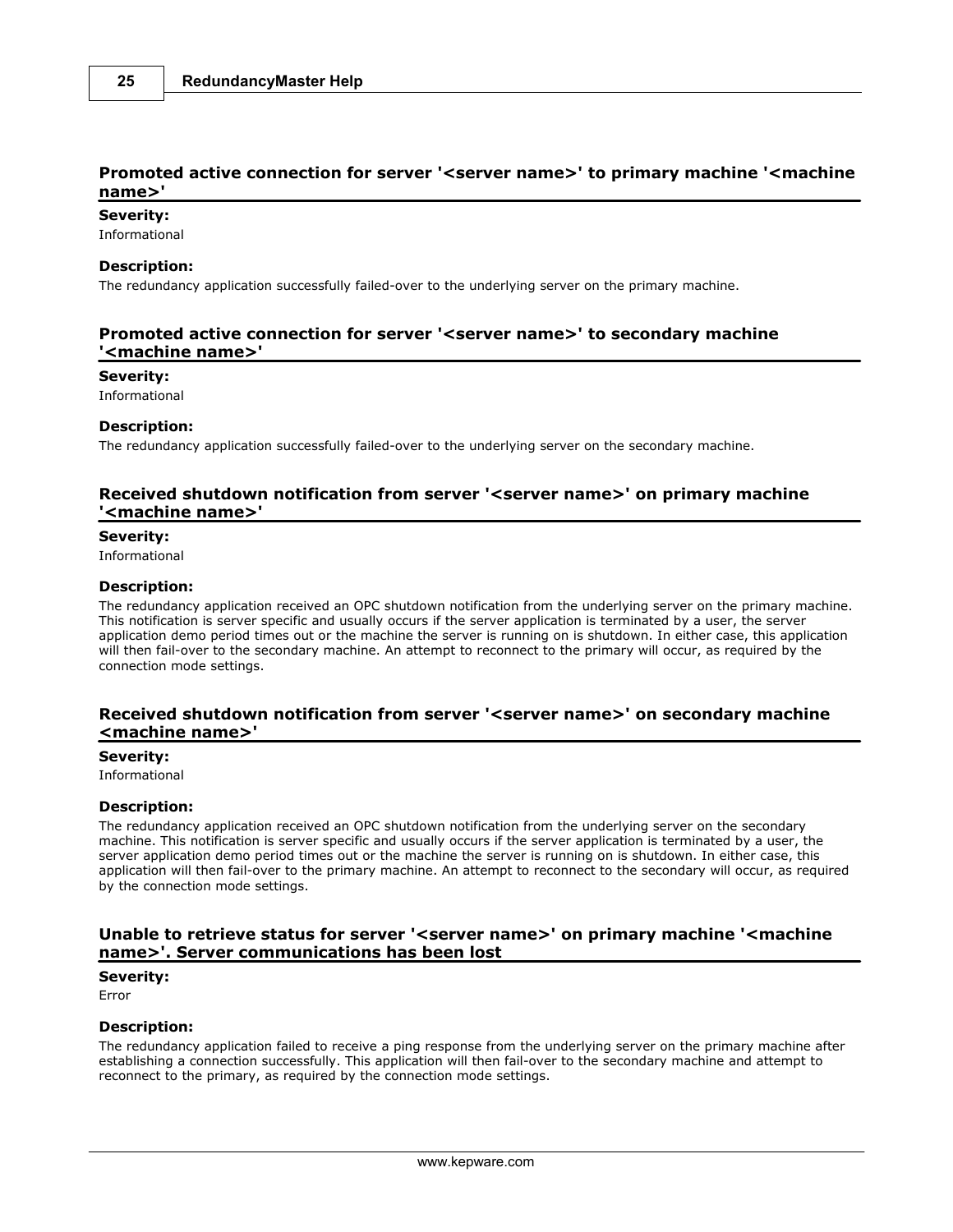# <span id="page-26-0"></span>**Unable to retrieve status for server '<server name>' on secondary machine '<machine name>'. Server communications has been lost**

**Severity:**

Error

# **Description:**

The redundancy application failed to receive a ping response from the underlying server on the secondary machine after establishing a connection successfully. This application will then fail-over to the primary machine and attempt to reconnect to the secondary, as required by the connection mode settings.

### <span id="page-26-1"></span>**Licensing Overview**

RedundancyMaster uses a software-based protection system in order to reduce unlicensed use and prevent undue hardship on legitimate users. A software-based protection system was chosen over hardware-based key protection in response to overwhelming customer feedback. Hardware-based protection systems provide the ability to move a license from one machine to another. With a hardware key, this is usually just a matter of removing the key from one machine and placing it on the new machine. Software-based systems, however, have attempted to achieve the same transportability through the use of a proprietary key disk. Many proprietary key disks are created using a specific format that prevents normal copying of the disk, however. While this may provide additional security for the software vendor, customers may experience problems when the key disk becomes corrupt.

RedundancyMaster's software-based protection system provides a mechanism for transferring a license from one machine to another without the use of a proprietary key disk. Removable disk media is required to move the license from one PC to another. No special formatting is required for the disk, which may be copied if need be. This is useful for developers and integrators who need to design and test on their desktop or laptop systems before the final project is installed on the end user's machine.

# <span id="page-26-2"></span>**Purchase a License**

To purchase a license, click **Help** | **Purchase a License...** from the application's taskbar.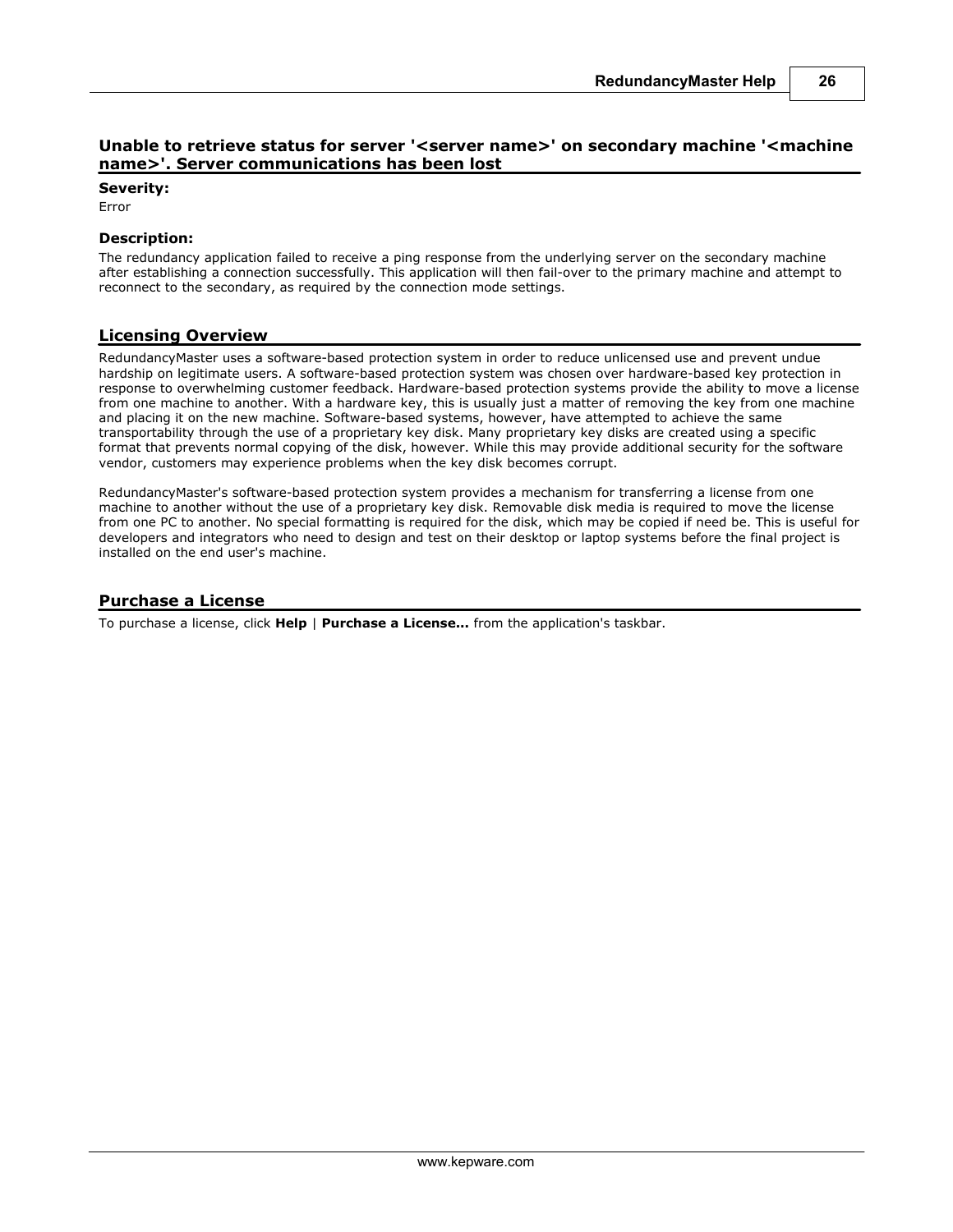| Edit<br>Tools<br>File<br><b>View</b><br>Help<br>Contents<br>₩<br>Search<br><b>te</b> KEPware.KEPServe<br>pic<br>Purchase a License<br>Unlock a License<br>Transfer a License<br>SERVER_2K<br>P Address):<br>Technical Support<br>SERVER2003<br>or IP Address):<br>About<br>Redundancy Options:<br>Connection mode:<br>Hot: Both machines, subscribe to i<br>Always reconnect to primary machine upon ava<br>1000<br>÷<br>Query server status interval (ms): | RedundancyMaster [configuration is modified] (Demo Expires 01:   0 X |
|-------------------------------------------------------------------------------------------------------------------------------------------------------------------------------------------------------------------------------------------------------------------------------------------------------------------------------------------------------------------------------------------------------------------------------------------------------------|----------------------------------------------------------------------|
|                                                                                                                                                                                                                                                                                                                                                                                                                                                             |                                                                      |
|                                                                                                                                                                                                                                                                                                                                                                                                                                                             |                                                                      |
|                                                                                                                                                                                                                                                                                                                                                                                                                                                             |                                                                      |
|                                                                                                                                                                                                                                                                                                                                                                                                                                                             |                                                                      |
|                                                                                                                                                                                                                                                                                                                                                                                                                                                             |                                                                      |
|                                                                                                                                                                                                                                                                                                                                                                                                                                                             |                                                                      |
| $\mathsf{M}\setminus\mathsf{General}\neq\mathsf{Monitoring}$<br>Diagn                                                                                                                                                                                                                                                                                                                                                                                       | ÷<br>500<br>Query server status timeout (ms):                        |

**Note:** The dialog should appear as shown below.

| <b>RedundancyMaster License</b> |                                                                   |              |
|---------------------------------|-------------------------------------------------------------------|--------------|
| will license this application.  | Please contact technical support to purchase a serial number that | OΚ<br>Cancel |
| Serial number:                  | Keypad                                                            |              |

**Note:** A product license registration code may be obtained from Technical Support. For contact information, click **Help** | **Technical Support**. Once the product registration code is obtained, it can be entered in this field. If a keyboard is unavailable, use the on-screen keypad to enter the code.

The dialog below will be displayed when the application has been successfully purchased and pre-registered (licensed).

|   | RedundancyMaster                                                                                                                         |
|---|------------------------------------------------------------------------------------------------------------------------------------------|
| œ | This application has been licensed and may now be unlocked for unlimited use. Would you like to unlock this<br>application at this time? |
|   | No<br>Yes                                                                                                                                |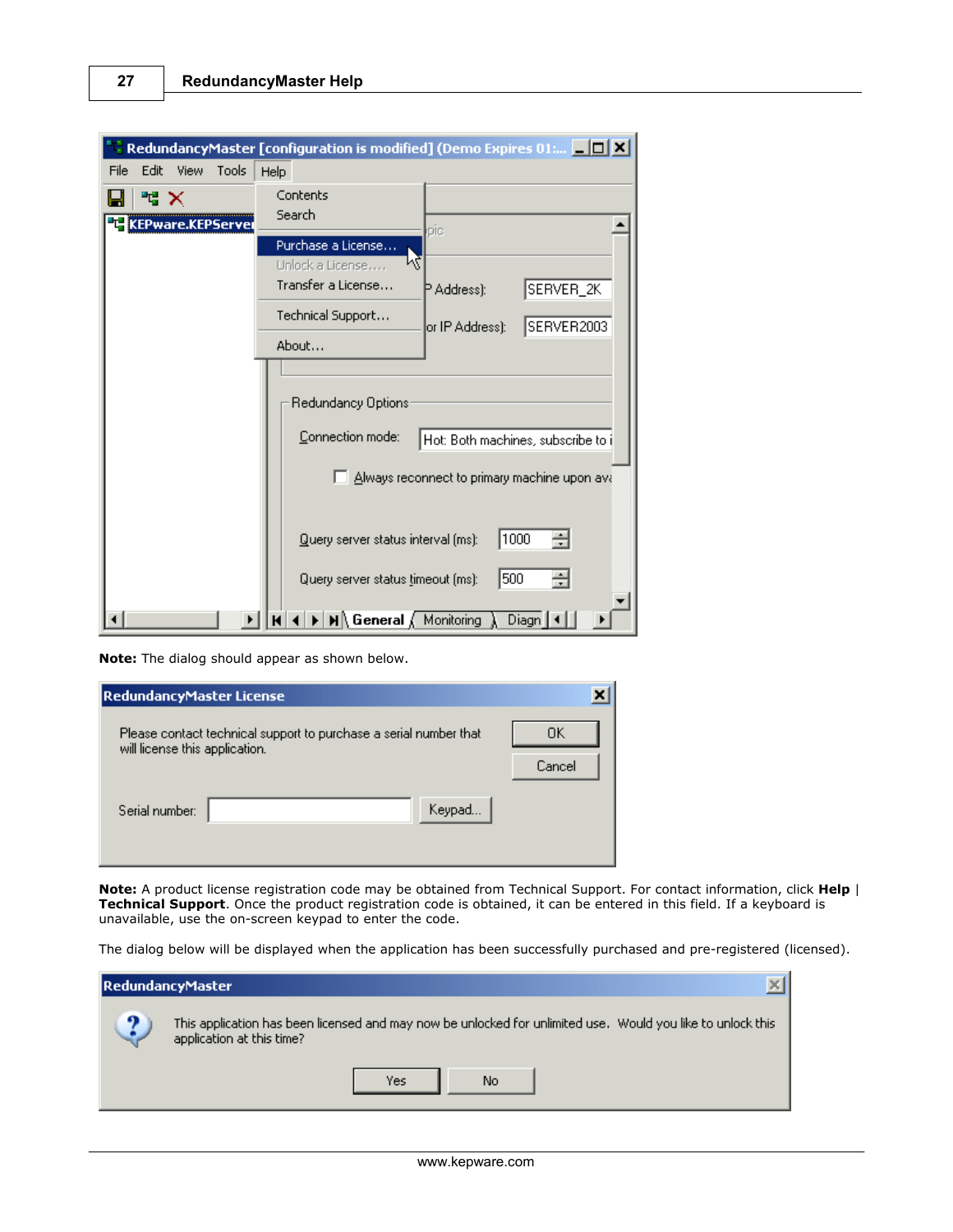**Important:** Once the product registration code has been entered, the license will only continue to run for a 10-day grace period until it is unlocked. To complete the licensing sequence, users must unlock the licenses. Users have up to 10 days to contact Technical Support to unlock the application for full-unrestricted use.

#### **See Also: [Unlock a License](#page-28-0)**

### <span id="page-28-0"></span>**Unlock A License**

Once a license has been purchased and installed, the application can be unlocked for full, unlimited use on the Target PC. The **Help** | **Unlock a License...** menu option will only be enabled if a license is detected but has not been fully unlocked.

| RedundancyMaster Unlock |                                                                                             |         |
|-------------------------|---------------------------------------------------------------------------------------------|---------|
|                         | Please contact technical support to obtain a<br>password that will unlock this application. | OK      |
|                         | Application S/N: 1-20001-58429835557-3650                                                   | Cancel  |
| Computer ID:            | 4094407904-432463774                                                                        |         |
| <b>Password:</b>        |                                                                                             | Keypad. |

At this point, users can contact Technical Support by email, fax or phone. For contact information, click **Help** | **Technical Support**. The data presented on this dialog must be provided to receive a password. The **S/N** and **Computer ID** must be returned accurately to allow Technical Support to generate the appropriate password. Once the password has been obtained, it may be entered in this dialog to fully unlock the application. The on-screen keypad may be used to enter the code if a keyboard is not available.

If Technical Support cannot be contacted immediately, users may run the application in its initial 10-day licensed run mode. The 10-day installation mode is designed to allow users the time to contact Technical Support when it is convenient. If Technical Support cannot be contacted immediately, hit **Cancel** to start the 10-day installation grace period. The application's title bar will indicate that the 10-day installation grace period has begun.

When the application has been successfully unlocked, the dialog should appear as shown below.



# <span id="page-28-1"></span>**License Transfer Instructions**

RedundancyMaster's software-based protection system provides a mechanism for transferring a license from one machine to another. This is useful for developers and integrators who need to design and test on their desktop or laptop systems before the final project is installed on the end user's machine. The license transfer system does not require a proprietary key disk: any type of removable disk media can be used to move the selected license from one PC to another. No special formatting is required, and the disk may be copied if needed.

#### **Requirements**

The following is required to transfer a license:

- 1. Access to both the source and target systems. The source system must contain a valid license.
- 2. Each system should be equipped with a compatible removable media drive.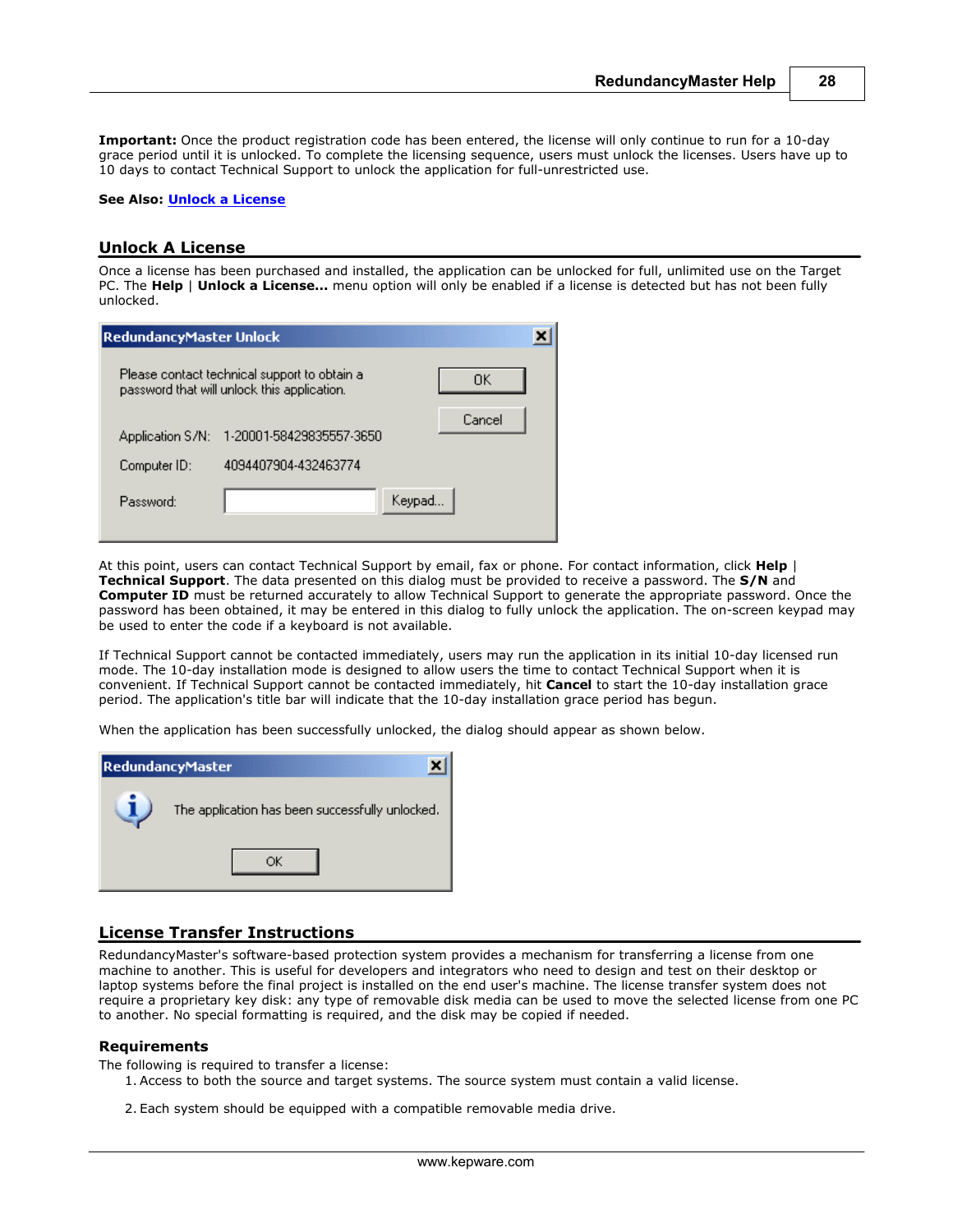3. Formatted removable media (such as a floppy disk or USB key).

# **General Instructions**

To transfer an existing license from one system to another, follow the instructions below. 3. Formatted removable media (such as a flopp)<br>**1eral Instructions**<br>ransfer an existing license from one system to a<br>1. Read and accept the license agreement.

- 2. Prepare a license disk for the target system.
- 3. Trepare a license disk for the target system.<br>3. Transfer an existing license from the source system to the license disk. This will unregister the application on the source system.
- 4. Transfer an existing license from the license disk to the target system. This will register the application on the target system.

#### <span id="page-29-0"></span>**License Transfer - Step 1: Agreement**

To move a license from one PC to another, click **Help** and then select **Transfer a License...**. Users are encouraged to re-read the software license agreement when moving a license from one machine to another. To accept the agreement, select the radio button next to **I accept the terms of this license agreement**. Then, proceed to **[Step 2: Prepare](#page-29-1) [Removable Media for License](#page-29-1)**.

**Caution:** Before beginning the license transfer process, it is recommended that users have clean and newly formatted removable media ready. Once the license has been removed from the Source Machine, the process of transferring a license from one machine to another must be completed. If the process is cancelled after the license has been removed, the transfer will corrupt and users will not be able to install on either the Source or Target PC. With this in mind, ensure that the steps described above can be completed before the license transfer process begins.

### <span id="page-29-1"></span>**License Transfer - Step 2: Prepare Removable Media for License**

The type of dialog invoked next depends on whether the Source or Target PC is being used.

#### **Source PC**

Prepare a diskette for license transfer on the Target PC. Then, select **Prepare**.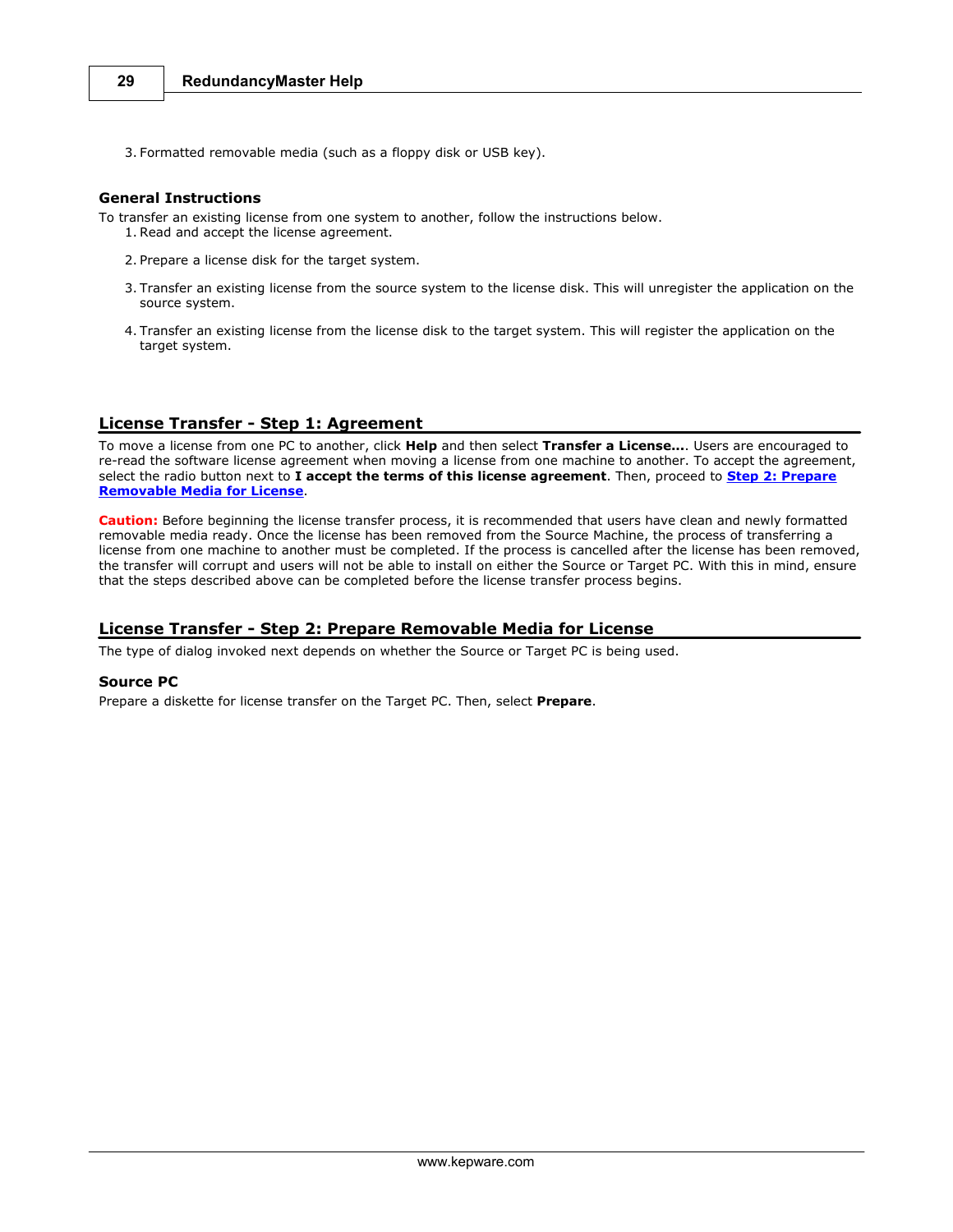**30**

| <b>E License Transfer: Prepare Removeable Disk for Target Machine</b><br>×                                                                                                  |  |  |
|-----------------------------------------------------------------------------------------------------------------------------------------------------------------------------|--|--|
| Ŧ.<br>Prepare Removable Disk for Target Machine                                                                                                                             |  |  |
| Step 2: Source System Instructions                                                                                                                                          |  |  |
| This step requires the user to prepare a license disk on the target system. Please bring<br>a removeable disk to the target system and complete the procedure listed below. |  |  |
| After preparing a license disk on the target system, click Next to continue.                                                                                                |  |  |
|                                                                                                                                                                             |  |  |
| Step 2: Target System Instructions.                                                                                                                                         |  |  |
| Select the drive location:<br>Refresh<br>IAN.                                                                                                                               |  |  |
| Place the disk in the target system's drive, and click the<br>Prepare<br>Prepare button to initialize a license disk:                                                       |  |  |
|                                                                                                                                                                             |  |  |
|                                                                                                                                                                             |  |  |
| < Back<br>Next ><br>Cancel<br>Help                                                                                                                                          |  |  |

**Target PC**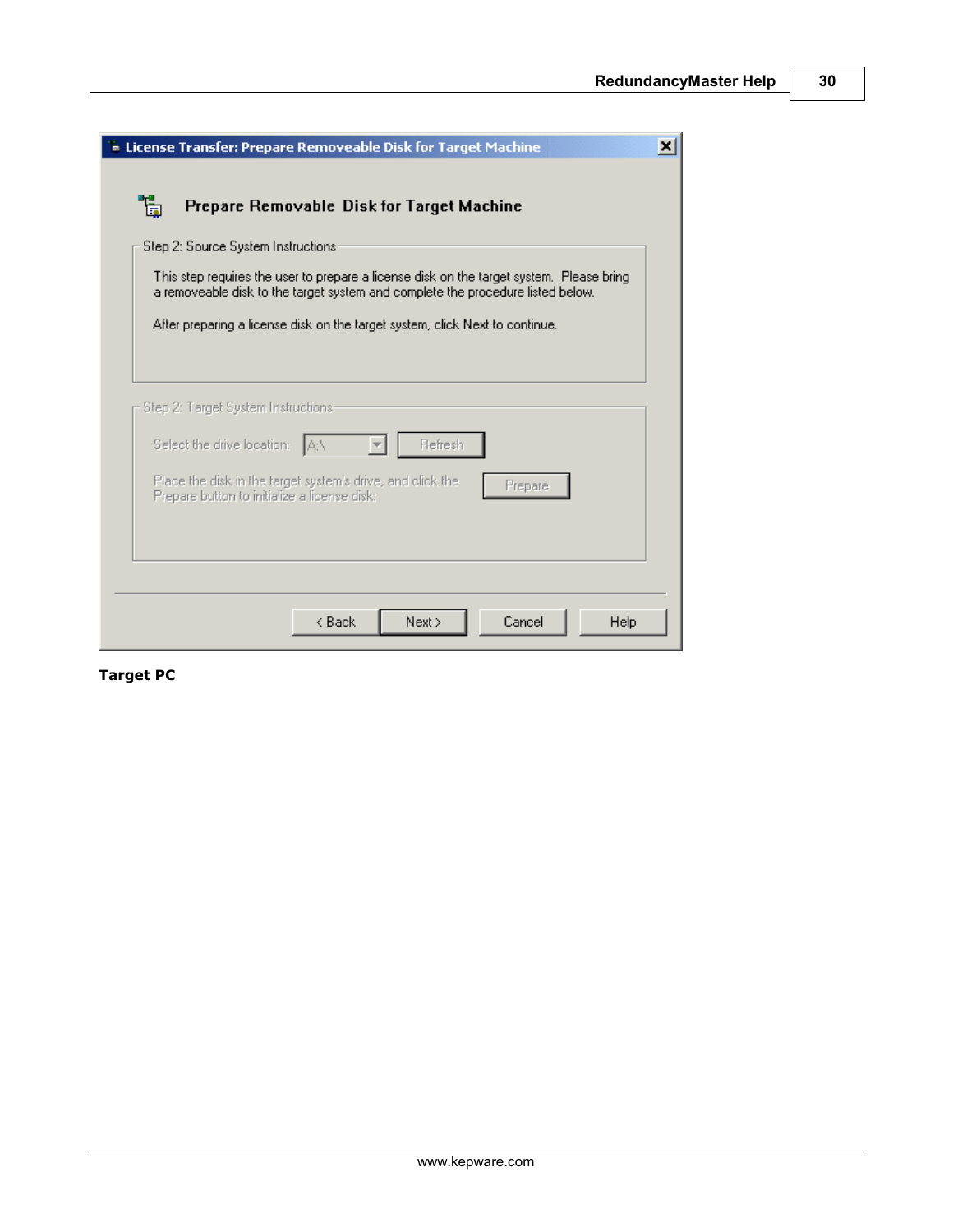| in License Transfer: Prepare Removeable Disk for Target Machine                                            | ×                                                                                        |
|------------------------------------------------------------------------------------------------------------|------------------------------------------------------------------------------------------|
| Prepare Removable Disk for Target Machine<br>同                                                             |                                                                                          |
| Step 2: Source System Instructions-                                                                        | This step requires the user to prepare a license disk on the target system. Please bring |
| After preparing a license disk on the target system, click Next to continue.                               | a removeable disk to the target system and complete the procedure listed below.          |
|                                                                                                            |                                                                                          |
| Step 2: Target System Instructions:                                                                        |                                                                                          |
| Select the drive location:<br>  A:V                                                                        | Refresh                                                                                  |
| Place the disk in the target system's drive, and click the<br>Prepare button to initialize a license disk: | Prepare                                                                                  |
| Status: Waiting to prepare a license disk.                                                                 |                                                                                          |
|                                                                                                            |                                                                                          |
| < Back                                                                                                     | Next ><br>Cancel<br>Help                                                                 |

The diskette preparation done on the Target PC produces the media required to move the license from the Source Machine. In other words, the target system is required to produce the diskette needed to move the RedundancyMaster license from the Source Machine. If the diskette preparation is interrupted, the license will fail to transfer from the Source Machine. Once the diskette is prepared by the Target PC, users may proceed to **[Step 3: Transfer License](#page-31-0) [from Source PC to Removable Media](#page-31-0)**.

**Caution:** Before beginning the license transfer process, it is recommended that users have clean and newly formatted removable media ready. Once the license has been removed from the Source Machine, the process of transferring a license from one machine to another must be completed. If the process is cancelled after the license has been removed, the transfer will corrupt and users will not be able to install on either the Source or Target PC. With this in mind, ensure that the steps described above can be completed before the license transfer process begins.

# <span id="page-31-0"></span>**License Transfer - Step 3: Transfer License from Source PC to Removable Media**

Once the Target PC has prepared the license diskette, the following dialog will appear.

### **Target PC**

Take the prepared diskette to the Source Machine.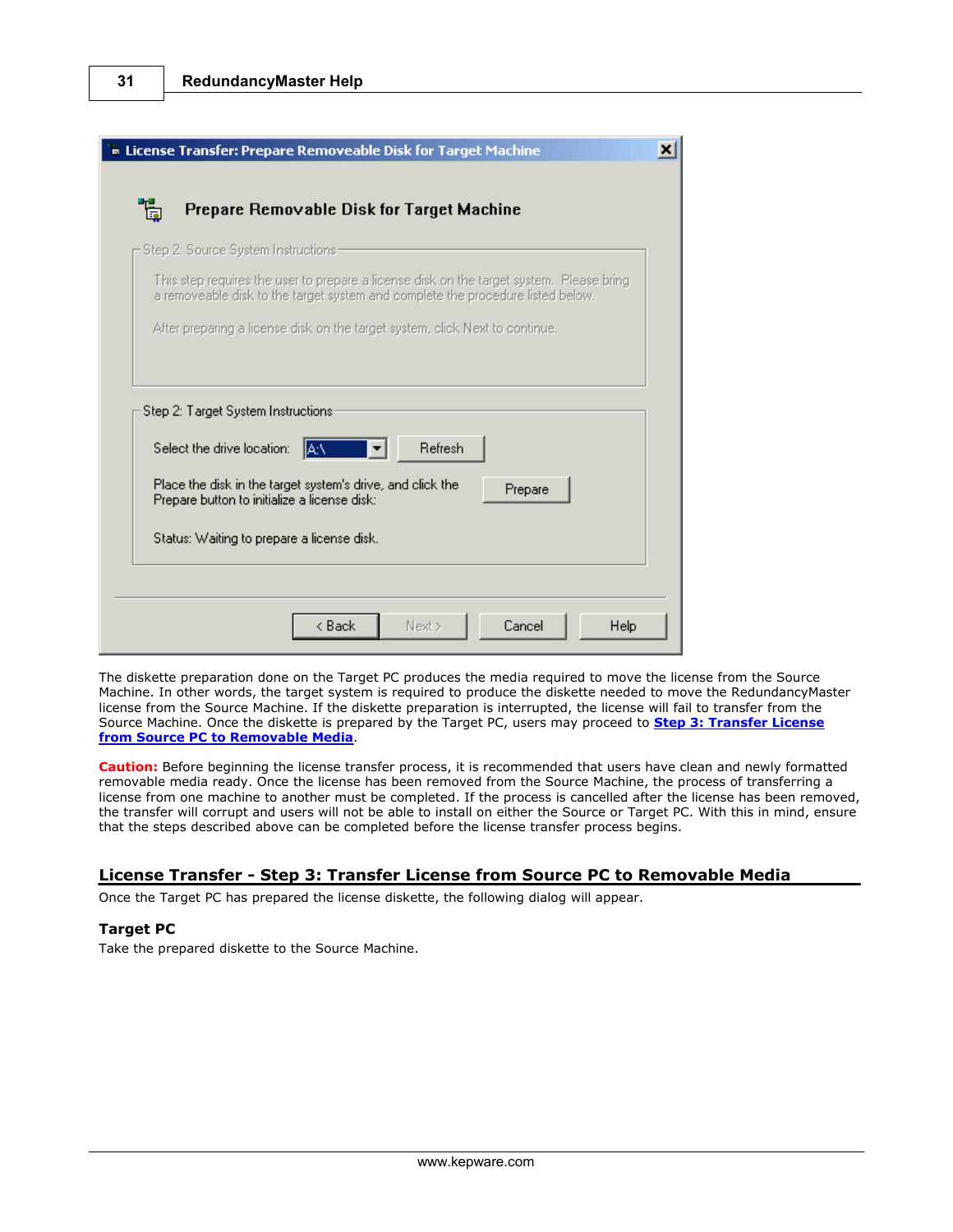**32**

| License Transfer: Transfer License from Source Machine to Removeable Disk                                                                                                         |  |
|-----------------------------------------------------------------------------------------------------------------------------------------------------------------------------------|--|
| Transfer License from Source Machine to Removable Disk<br>圖                                                                                                                       |  |
| – Step 3: Source System Instructions-                                                                                                                                             |  |
| Select the drive location:<br>Refresh<br>IAN.                                                                                                                                     |  |
| Place the prepared license disk created in Step 2 in the source<br>Transfer<br>system's drive. Click the Transfer button to transfer the<br>RedundancyMaster license to the disk: |  |
|                                                                                                                                                                                   |  |
|                                                                                                                                                                                   |  |
| Step 3: Target System Instructions:                                                                                                                                               |  |
| This step requires the user to transfer a license from the source system. Bring the                                                                                               |  |
| prepared license disk created in Step 2 to the source system and complete the<br>procedure listed above.                                                                          |  |
| After transferring the RedundancyMaster license from the source system to disk, click<br>Next to continue.                                                                        |  |
|                                                                                                                                                                                   |  |
|                                                                                                                                                                                   |  |
|                                                                                                                                                                                   |  |

**Note:** The Source Machine's dialog should appear as shown below.

### **Source PC**

Place the diskette prepared by the Target PC into the removable drive of the Source Machine and then press **Transfer**. The Transfer Utility will transfer the license to the diskette. When finished, proceed to **[Step 4: Transfer License from](#page-33-0) [Removable Media to Target PC](#page-33-0)**.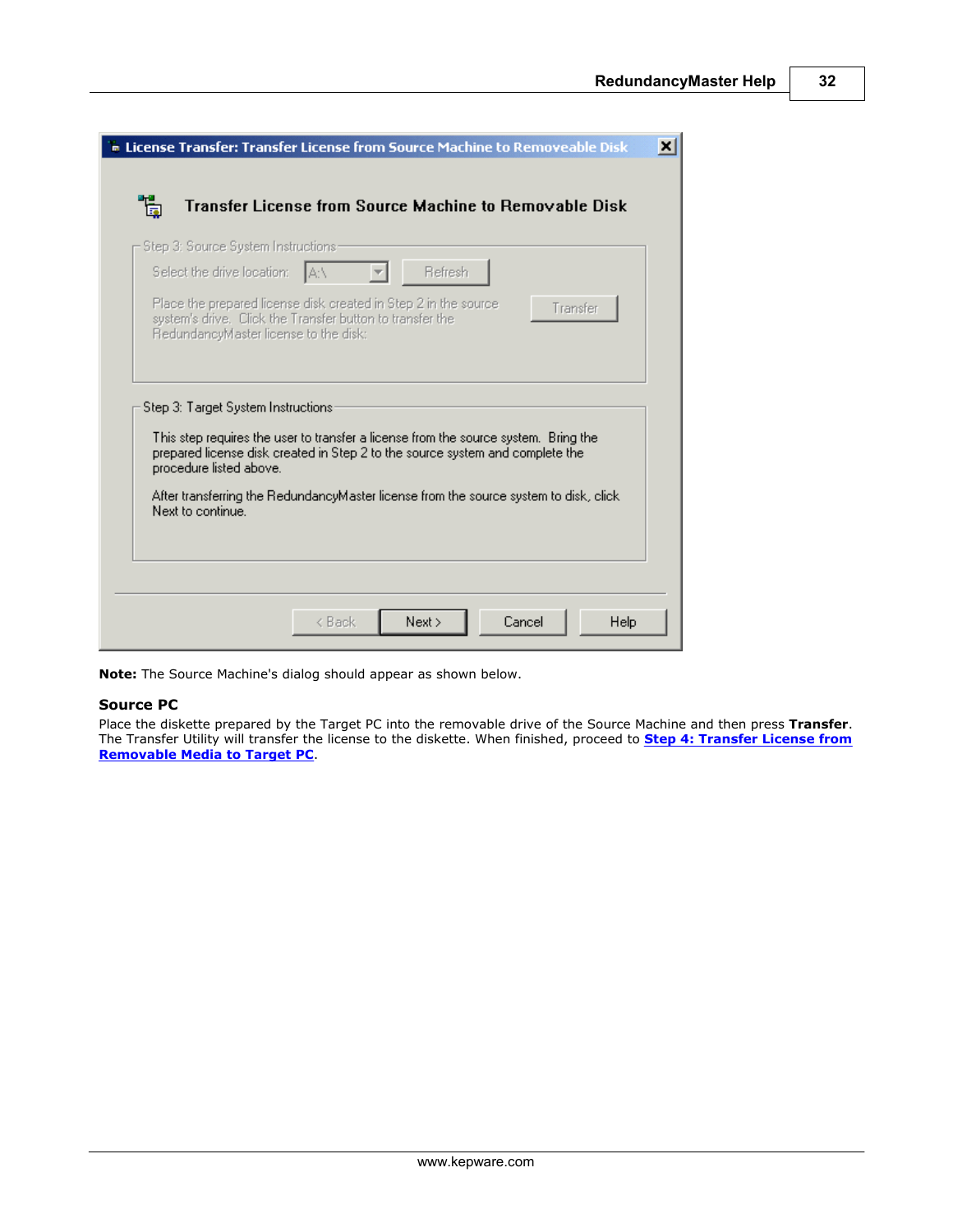| Select the drive location:          | Step 3: Source System Instructions:<br><b>Refresh</b><br> A:∖                                                                                                                     |
|-------------------------------------|-----------------------------------------------------------------------------------------------------------------------------------------------------------------------------------|
|                                     | Place the prepared license disk created in Step 2 in the source<br>Transfer<br>system's drive. Click the Transfer button to transfer the<br>RedundancyMaster license to the disk: |
|                                     | Status: Waiting to transfer a license to disk.                                                                                                                                    |
| Step 3: Target System Instructions- |                                                                                                                                                                                   |
| procedure listed above.             | This step requires the user to transfer a license from the source system. Bring the<br>prepared license disk created in Step 2 to the source system and complete the              |
|                                     |                                                                                                                                                                                   |
|                                     |                                                                                                                                                                                   |

**Important:** Removing the diskette from the removable drive before the disk light has been turned off may result in license information loss. Allow all disk operations to complete before attempting to remove any diskettes from the PC.

**Caution:** Once the license has been removed from the Source Machine, the process of transferring a license from one machine to another must be completed. If the process is cancelled after the license has been removed, the transfer will corrupt and users will not be able to install on either the Source or Target PC. With this in mind, ensure that the steps described above can be completed before the license transfer process begins.

# <span id="page-33-0"></span>**License Transfer - Step 4: Transfer License from Removable Media to Target PC**

At this point, the license has been transferred to the floppy diskette from the Source PC.

# **Source PC**

Users should now have a disk that contains a license to be installed on the target system. Place the disk in the target system's selected drive and then press **Transfer**.

**Important:** Do not attempt to remove the diskette from the drive, as this might cause an error that results in the loss of license information.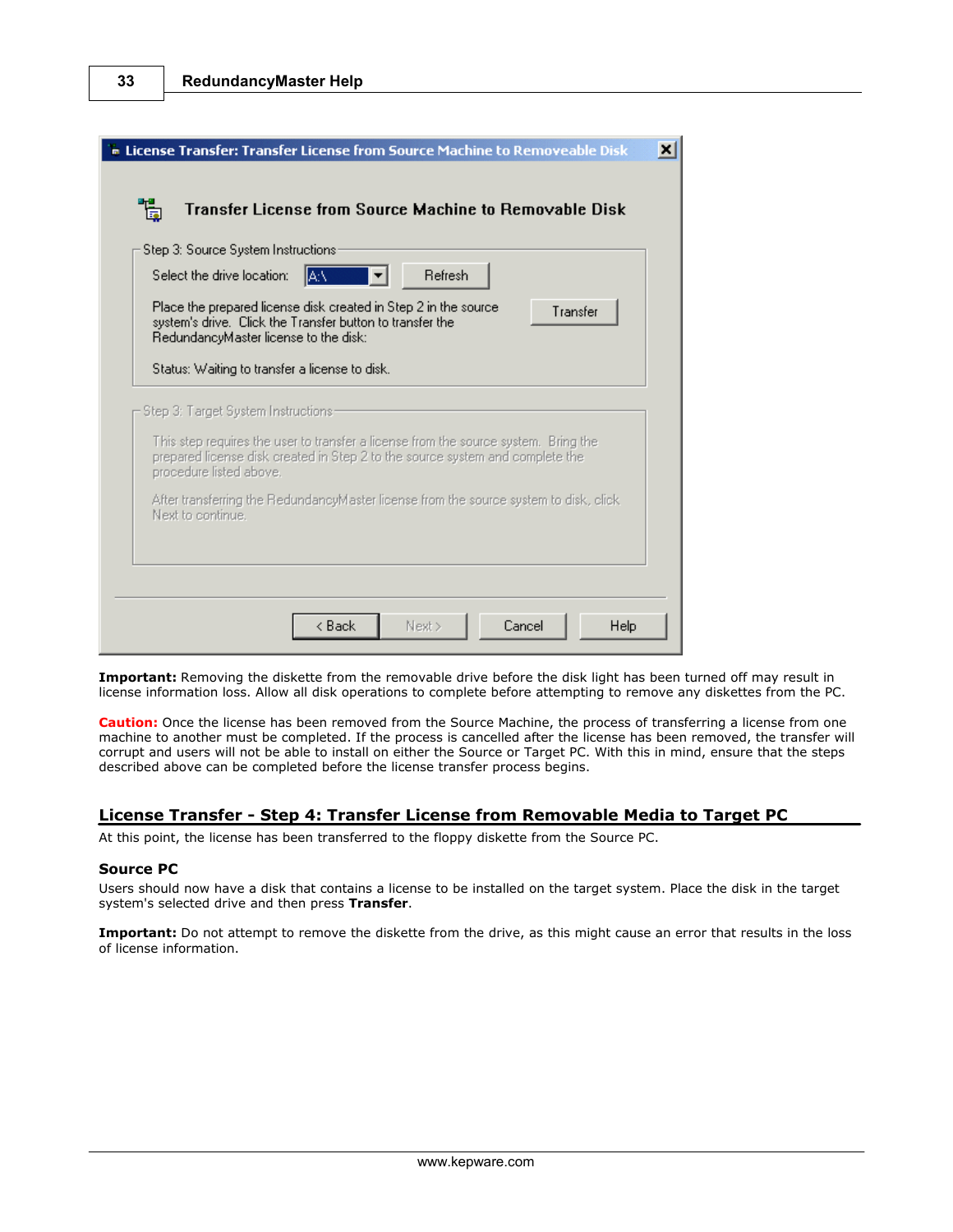**34**

| <b>b License Transfer: Transfer License from Removeable Disk to Target Machine</b>                                                                                                                                                                                         | × |
|----------------------------------------------------------------------------------------------------------------------------------------------------------------------------------------------------------------------------------------------------------------------------|---|
| Ŧ.<br>Transfer License from Removable Disk to Target Machine                                                                                                                                                                                                               |   |
| Step 4: Source System Instructions:                                                                                                                                                                                                                                        |   |
| This final step requires the user to transfer the RedundancyMaster license from the<br>removeable disk to the target system. Bring the removeable disk containing the<br>license transferred in Step 3 to the target system and complete the instructions listed<br>below. |   |
| After transferring the license from the removeable disk to the target system, click<br>Next to continue.                                                                                                                                                                   |   |
| - Step 4: Target System Instructions -                                                                                                                                                                                                                                     |   |
| Select the drive location:<br>Refresh<br>IAN.                                                                                                                                                                                                                              |   |
| Place the removeable disk containing the license from Step 3 in the<br>Transfer<br>target system's drive. Click the Transfer button to transfer the<br>RedundancyMaster license to the target system.                                                                      |   |
|                                                                                                                                                                                                                                                                            |   |
| Next<br>Cancel<br><b>Help</b><br>< Back                                                                                                                                                                                                                                    |   |

**Target PC**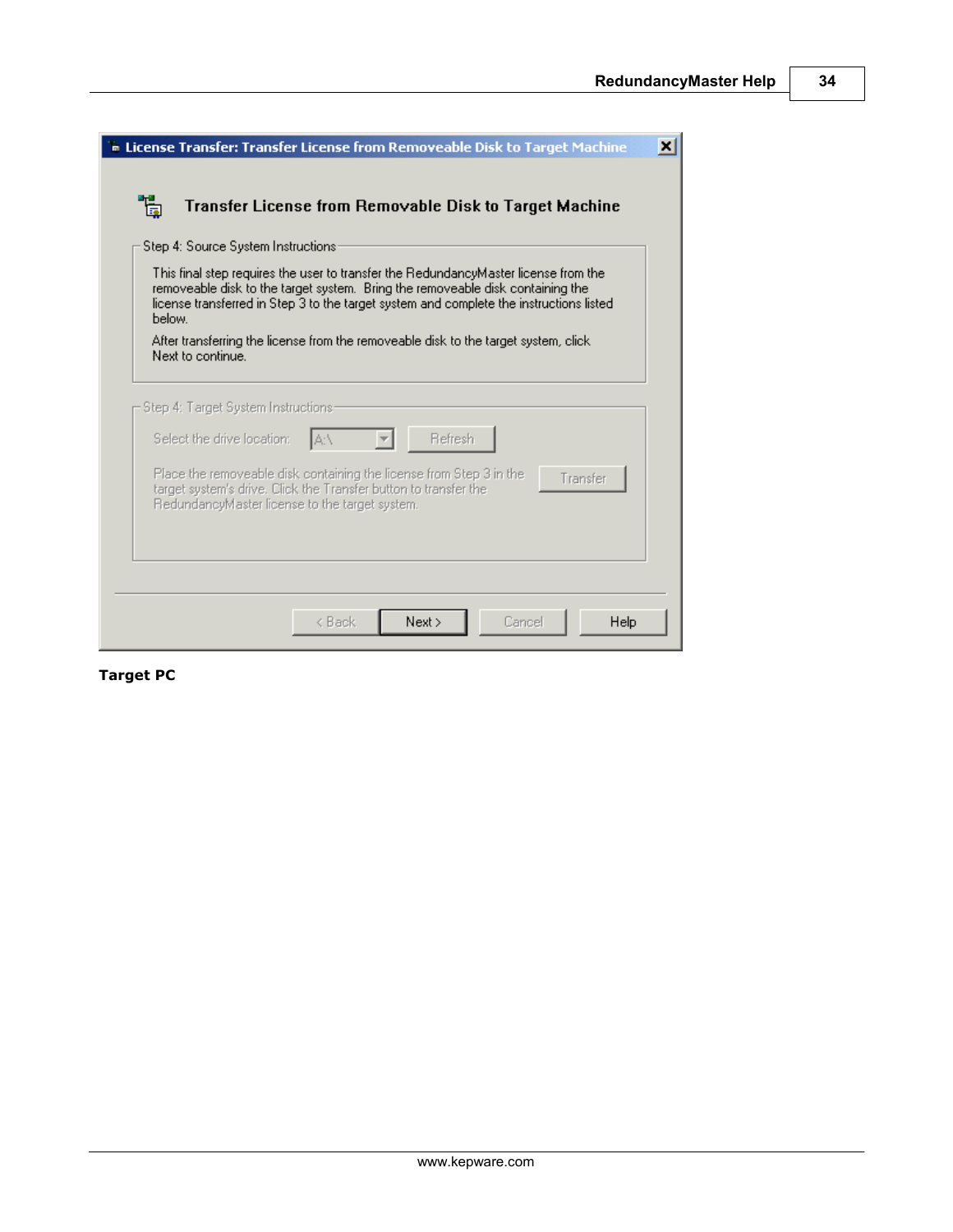| Step 4: Source System Instructions: |                                                                                                                                                                                                                                                                  |
|-------------------------------------|------------------------------------------------------------------------------------------------------------------------------------------------------------------------------------------------------------------------------------------------------------------|
| below.                              | This final step requires the user to transfer the RedundancyMaster license from the<br>removeable disk to the target system. Bring the removeable disk containing the<br>license transferred in Step 3 to the target system and complete the instructions listed |
| Next to continue.                   | After transferring the license from the removeable disk to the target system, click                                                                                                                                                                              |
|                                     | Refresh<br>Select the drive location:<br> A:∖                                                                                                                                                                                                                    |

Once the license information has been transferred, click **Next>** to proceed to **[Step 5: Completion](#page-36-0)**. If the transfer is successful, the license has now been transferred to the Target Machine.

#### **Troubleshooting License Transfer**

The diskette is the most common cause of error. Although many users may just grab the nearest diskette, blow the dirt off and stick it into the drive, a clean, newly formatted diskette is recommended. As mentioned previously, removing the diskette from the drive during either the target disk preparation or actual license transfer portion on the Source Machine may cause an error that will result in the loss of license information.

Users may also encounter an instance where the transfer of license information from the Source Machine to the prepared diskette fails.

| RedundancyMaster                                                                                                                                   |  |  |
|----------------------------------------------------------------------------------------------------------------------------------------------------|--|--|
| Unable to prepare a license file on drive G:\, Please make sure a formatted removeable disk is placed in the drive and<br>try the operation again. |  |  |
|                                                                                                                                                    |  |  |

**Note:** Once the license transfer has been completed successfully, the diskette will no longer contain any license information. It does not need to be maintained.

**Caution:** The process of transferring a license from one machine to another must be completed once the license has been removed from the Source Machine. If the license transfer process is cancelled after the license has been removed, the process will become corrupt and users will not be able to install on either the source or Target PC. With this in mind, ensure that the steps above can be completed before the license transfer process begins.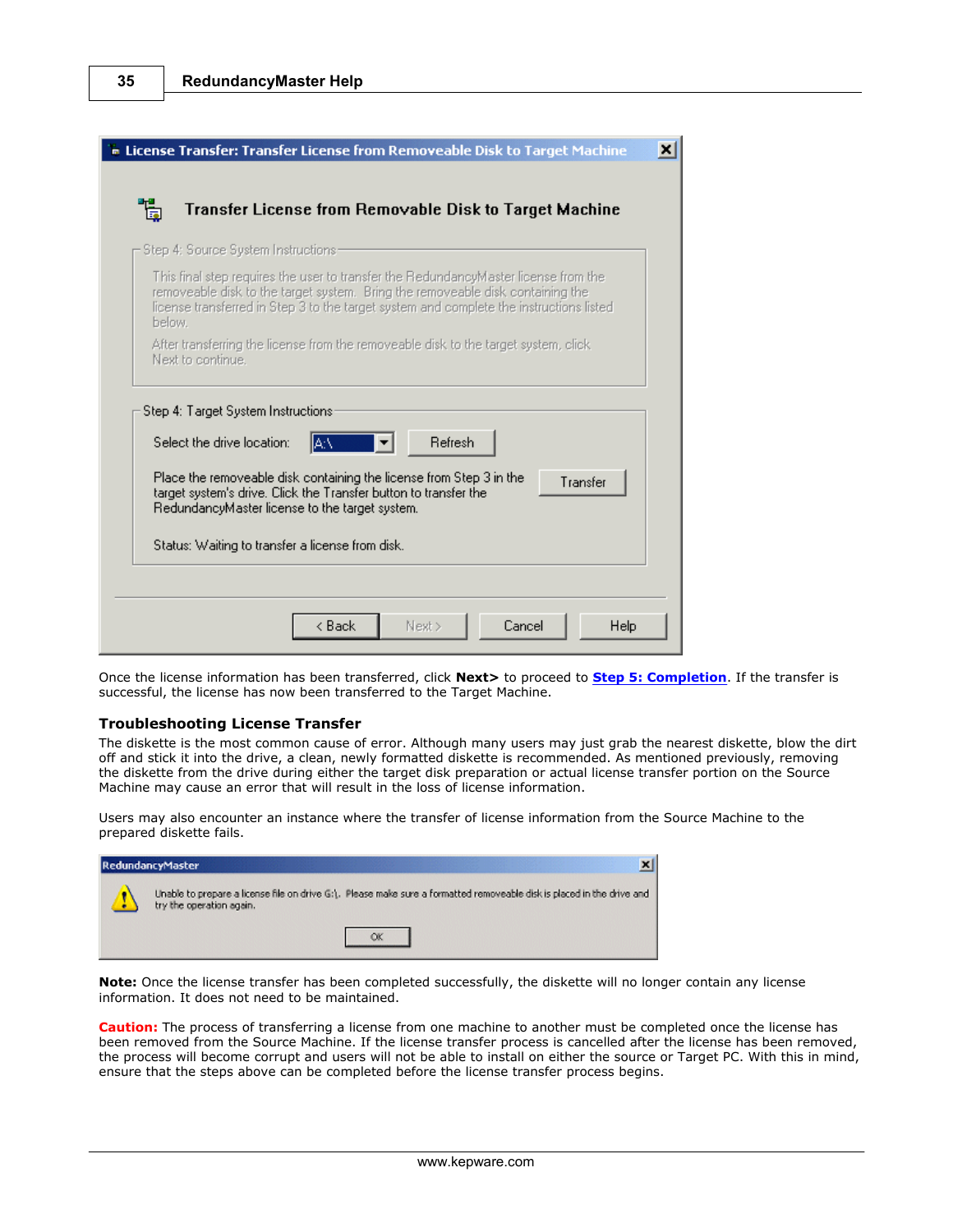# <span id="page-36-0"></span>**License Transfer - Step 5: Completion**

Congratulations! The following dialog will appear once a license has been successfully transferred.

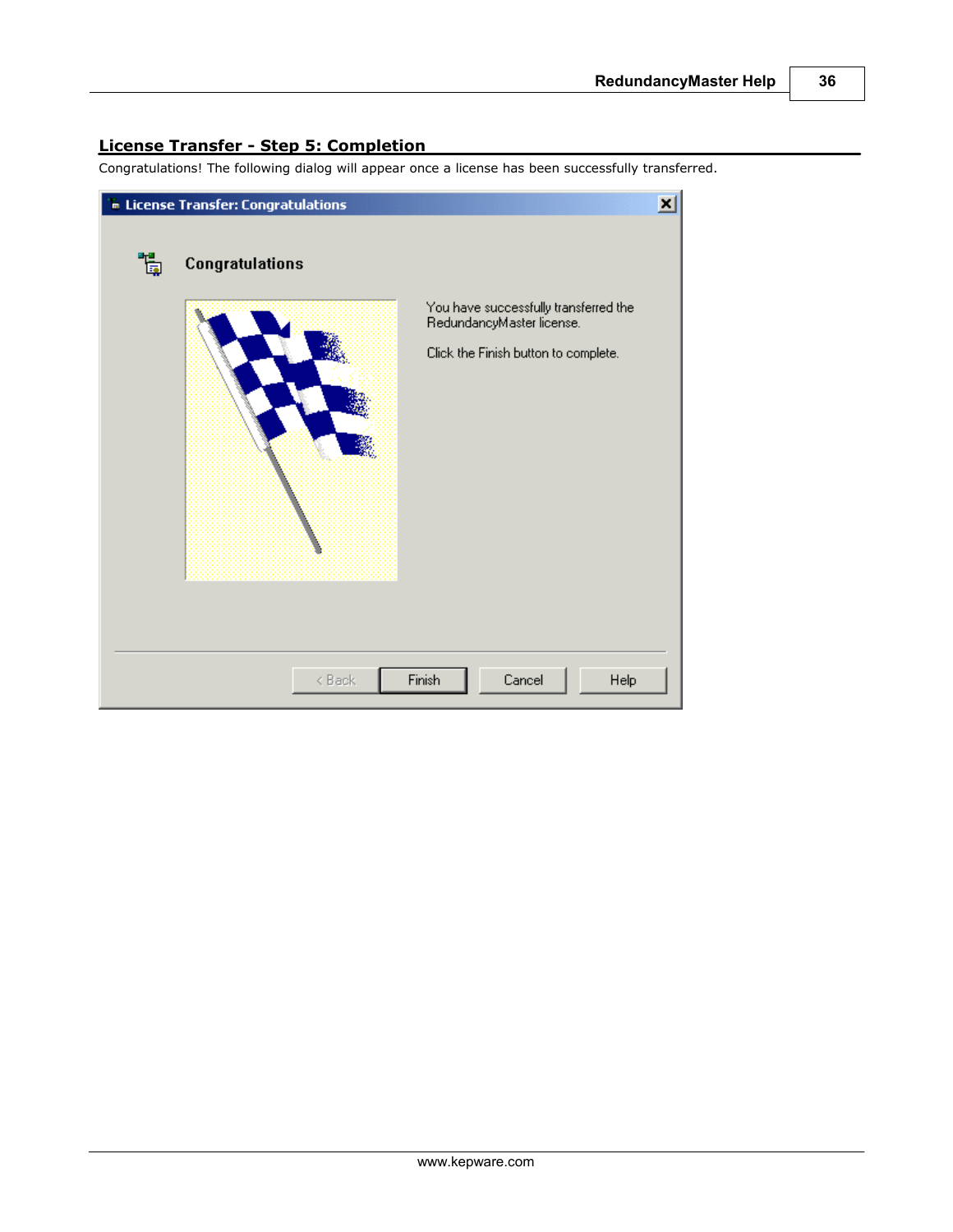# **Index**

# **- A -**

Adding Redundancy 9 Alias ProgID 9, 10 Aliasing Redundancy 10 Applying Your Settings 19

Attempt to add monitor item '<item id>' for '<server name>' on primary machine '<machine name>' failed. This monitor item will be considered in error 22

Attempt to add monitor item '<item id>' for '<server name>' on secondary machine '<machine name>' failed. This monitor item will be considered in error 22

# **- C -**

Cold Mode 13 Connected to '<server name>' on primary machine '<machine name>' 22 Connected to '<server name>' on secondary machine '<machine name>' 23 Connection Mode 13

# **- D -**

Deployment 21 Diagnostics Settings 16 Disable Redundancy 19 Disconnected from '<server name>' on primary machine '<machine name>' 23 Disconnected from '<server name>' on secondary machine '<machine name>' 23

# **- E -**

E-mail Support 17 Enable Redundancy 19 Enable/Disable Redundancy 19 Errors 21

# **- F -**

Failed to connect to '<server name>' on primary machine '<machine name>' 23

Failed to connect to '<server name>' on secondary machine '<machine name>' 23

# **- G -**

General Settings 12

# **- I -**

Introduction 3

# **- L -**

License 26, 28, 29, 31, 33, 36 License Transfer 28, 29, 31, 33, 36 License Transfer - Step 1: Agreement 29 License Transfer - Step 2: Prepare Removable Media for License 29 License Transfer - Step 3: Transfer License from Source PC to Removable Media 31 License Transfer - Step 4: Transfer License from Removable Media to Target PC 33 License Transfer - Step 5: Completion 36 License Transfer Instructions 28 Licensing Overview 26

# **- M -**

Monitor Item 14

Monitor item '<item id>' for '<server name>' on primary machine '<machine name>' contains array data which is not supported for the 'specific value' trigger condition 23

Monitor item '<item id>' for '<server name>' on secondary machine '<machine name>' contains array data which is not supported for the 'specific value' trigger condition 24

Monitor item test in error for '<server name>' on primary machine '<machine name>' 24

Monitor item test in error for '<server name>' on secondary machine '<machine name>' 24

Monitor Item Test Interval 14

Monitor item test passed for '<server name>' on primary machine '<machine name>' 24